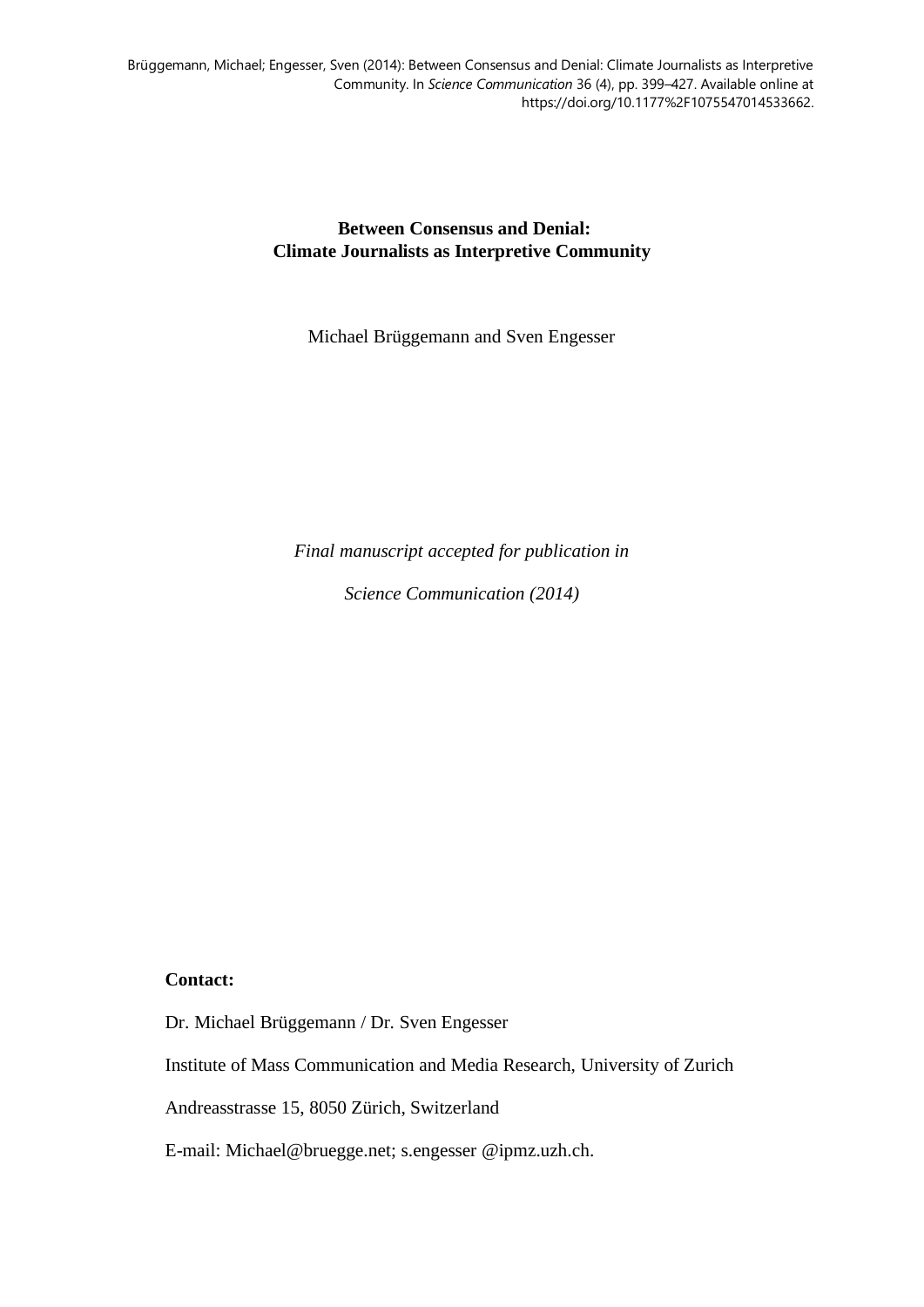# **Between Consensus and Denial: Climate Journalists as Interpretive Community**

# Abstract

This study focuses on climate journalists as key mediators between science and the public sphere. It surveys journalists from five countries and from five types of leading news outlets. Despite their different contexts, journalists form an interpretive community sharing the scientific consensus on anthropogenic climate change and agreeing on how to handle climatechange skeptics. This consensus is particularly strong among a core of prolific writers while climate-change skepticism persists among a periphery of occasional writers. The journalists' attitudes towards climate change are connected to their usage of sources indicating that interpretive communities include journalists and scientists.

*Keywords:* climate change, science journalism, environmental journalism, interpretive community, climate-change skepticism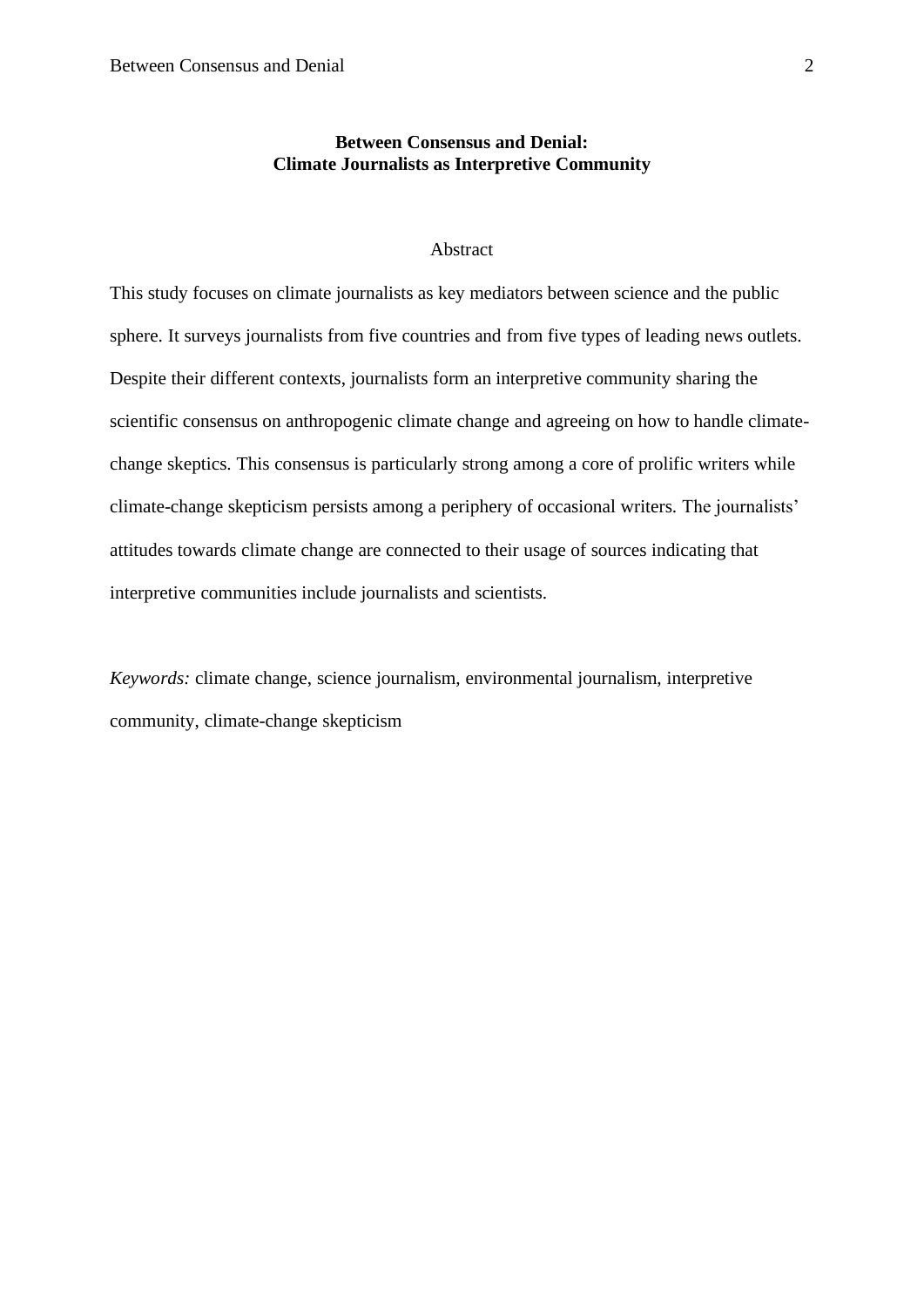# **Between Consensus and Denial: Climate Journalists as Interpretive Community**

Science, policy, and the media diverge in their discourses about climate change (Weingart et al., 2000). While the idea of anthropogenic climate change has been common ground in scientific research for at least a decade (Oreskes, 2004), denial of anthropogenic climate change prevails in some segments of public opinion, particularly in the US (Maibach et al. 2011). In Europe, outright denial is rare but citizens' perception of climate change varies over time. Also, climate change is regarded as a distant problem rather than as a policy priority for the EU (Commission of the European Communities, 2011, 2013, p. 48).

One explanation for the gap between scientific and public perceptions of climate change may be the way journalists cover this issue. Boykoff and Smith (2010) claim that "media treatments of climate change frequently result in illusory, misleading and counterproductive debates" (p. 215). Particularly, the salience of climate change "skeptics" or "deniers" in media coverage has been a matter of concern (Boykoff & Boykoff, 2004).

Therefore, this study focuses on *climate journalists* as key mediators between the sphere of science and the public sphere. It cuts across beats and includes journalists from different types of media outlets and countries. We surveyed journalists from five countries with high CO<sub>2</sub> emissions and different levels of climate-change skepticism (Germany, India, Switzerland, UK, and USA), as well as from five different types of news outlets (liberal upmarket, conservative upmarket, midmarket, and regional press, and online outlets). The survey aimed at finding out, whether, in spite of all the differences between journalists working in vastly different contexts, there is a common ground with regards to interpretations of climate change, assessment and handling of climate-change skeptics, expertise in climate coverage, and usage of sources.

# **Mapping and Understanding Climate Journalists**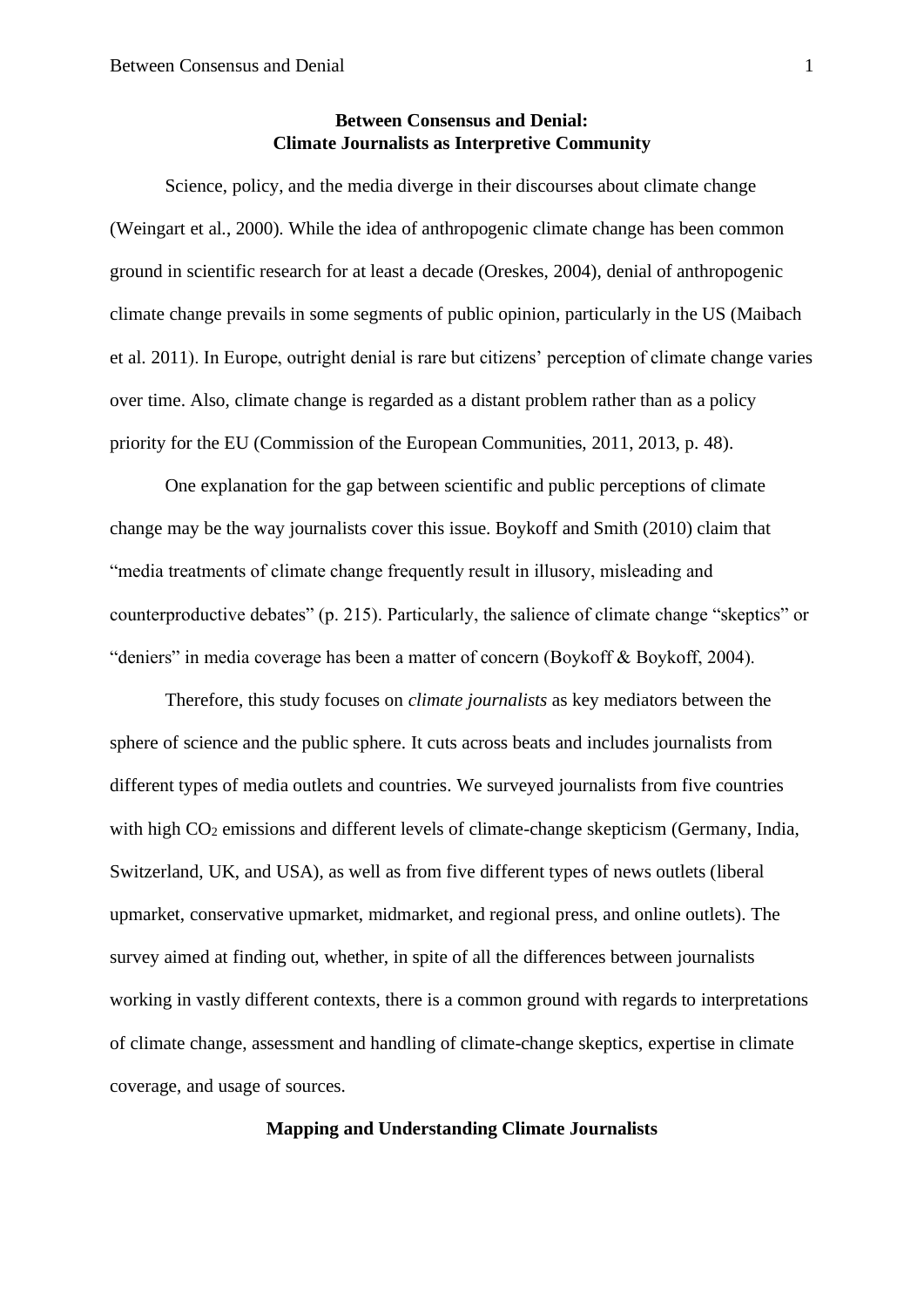We conceive climate journalists as the authors of news items that focus on climate change and are published in leading national news outlets. The definition is thus based on: (a) journalistic practice and (b) the context of a newsroom that is trusted to provide a certain degree of editorial independence. Scientists, lobbyists, or environmentalists may also act as climate journalists if they publish pertinent articles in established journalistic media. This broad understanding of climate journalists allows us to grasp the whole diversity of authors shaping public debates on climate change.

Research on climate journalists has been often based on studies in single countries. Berglez (2011) interviewed climate journalists in Sweden who struggled to overcome the constraints of media logic in order to adequately cover climate change. Peters and Heinrichs (2005) surveyed climate journalists in Germany and found that they formed a heterogeneous group that cut across beats.

Some studies explored the knowledge of journalists about climate change. Wilson (2000) surveyed environmental journalists and found substantial deficits in their knowledge about the consensus and the debates among climate researchers. If journalists underestimate the consensus in the research community, their coverage may overrepresent skeptical voices (Boykoff & Boykoff, 2004). In Wilson's study, the climate journalists' level of knowledge depended on whether they were employed full-time and on their use of scientific sources. The practice of recycling information from other mass media which Wilson (2000, p. 4) labeled "food-chain journalism", was widespread among the respondents and may have led to misinformation on climate change.

A recent study on climate journalists in Sweden drew a more positive picture (Sundblad et al., 2009). It found knowledge of climate change among journalists ranking second behind experts but ahead of policy makers and laypersons. In another qualitative study, journalists expressed their awareness of climate change but identified ignorance about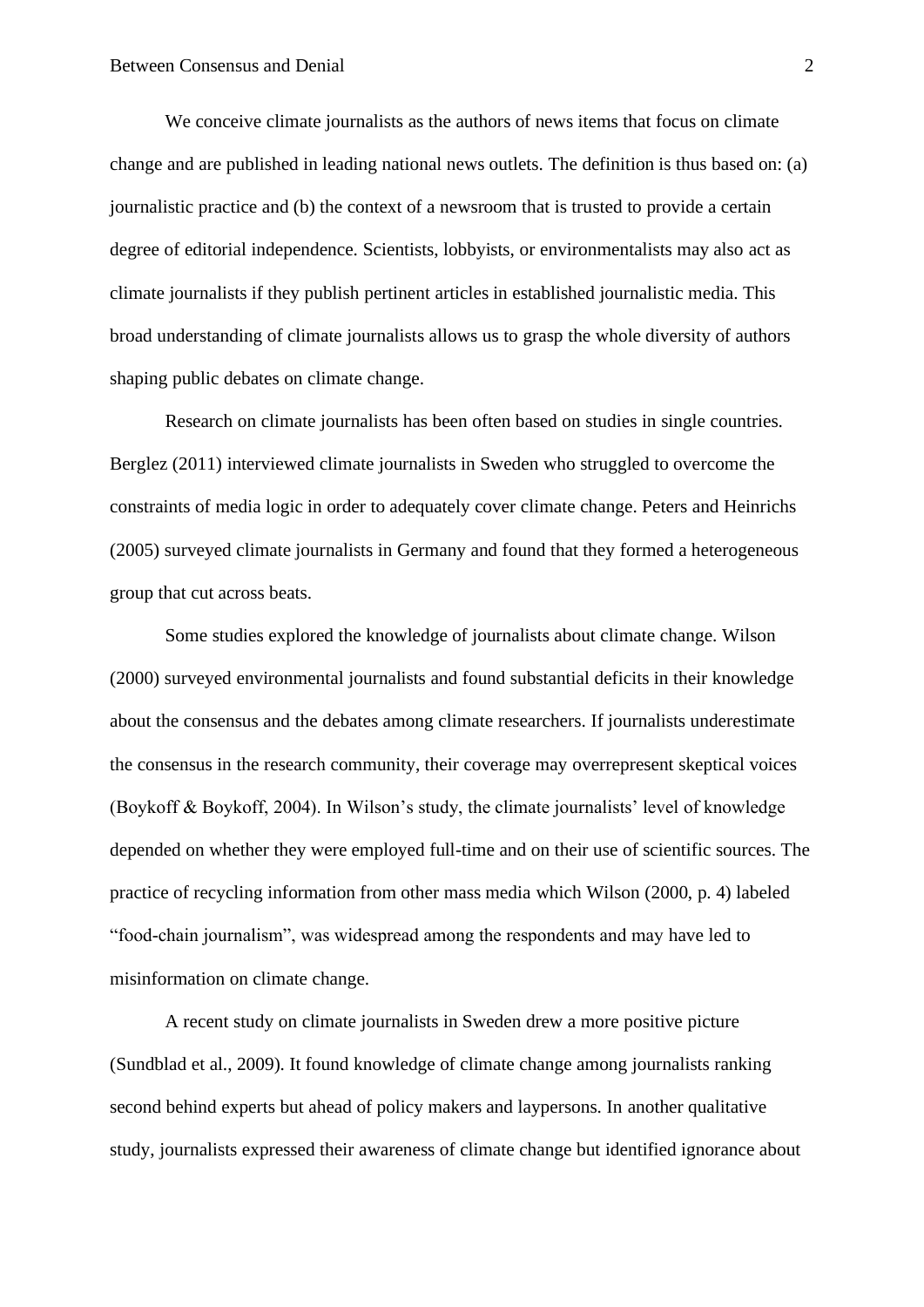the issue as a major problem among their colleagues (Harbinson, 2006). Elsasser and Dunlap (2013) showed that the conservative newspaper columnists in the US questioned anthropogenic climate change in their pertinent columns.

While studies focusing on climate journalists are rare, there is an abundance of research on science or environmental journalists (e.g. Detjen et al., 2000; Fahy & Nisbet, 2011; Giannoulis et al., 2010; Sachsman et al., 2006, 2010) and on the interactions between journalists and scientists (Ivanova et al., 2013; Maillé et al., 2010; Schneider, 2010; for an overview see Peters et al., 2008; Peters, 2013).

The first finding relevant to our research endeavor concerns working conditions: Sachsman et al. (2010) found that in the early 2000s every third US newspaper featured a reporter dedicated to environmental coverage. However, with the crisis of the newspaper industry, the "golden years" of environmental reporting seemed to be over (Sachsman, 2010, p. 179). While the numbers of science and environmental reporters have decreased (Russel, 2010), interest in science stories has increased. Thus, time pressure and dependence on information subsidies from public relations are likely to have grown (Fahy & Nisbet, 2011). This is likely to apply to climate journalism as well.

Other findings point at the coexistence of two groups among journalists: First, there may be a core of journalists with high expertise and autonomy. Dunwoody (1980, p.14) argued that in science journalism, a small "inner club" of writers who knew each other and cooperated over a long period, had a strong influence on US-American readers. Journalists with a high degree of specialization may enjoy greater freedom in choosing topics and angles for their reporting. Personal preferences, role conceptions, and interpretations might thus exert a stronger influence on their reporting (Detjen et al., 2000, p. 4). McCluskey (2008) showed that environmental reporters provided more positive coverage of environmental NGOs than their colleagues from other beats. This could be criticized as "beat parochialism" (Sigal, 1973,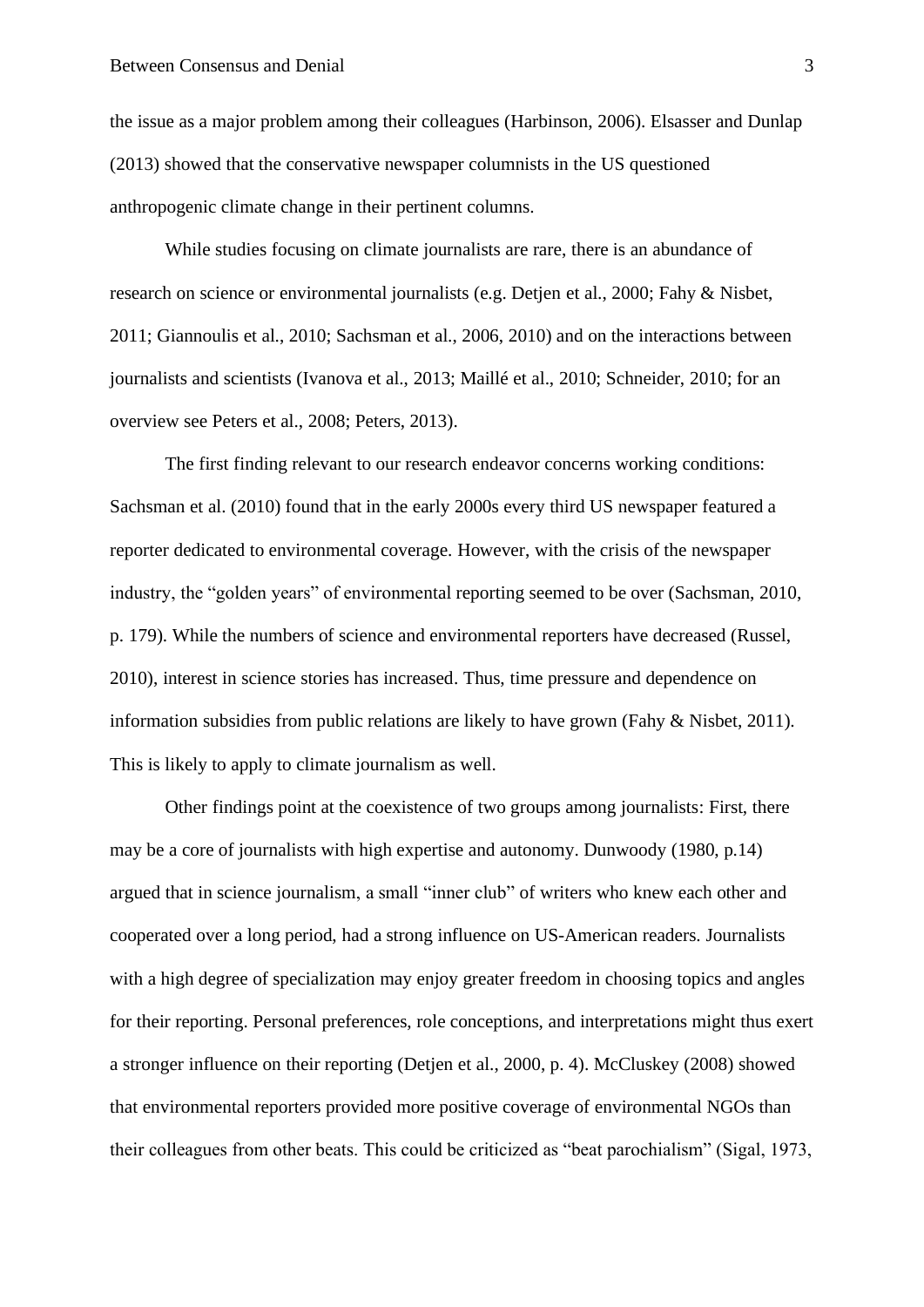p. 47). At the same time, more experienced and specialized reporters know more about their topics (Wilson, 2000). Thus, beat parochialism and better informed reporting seem to be two sides of the same coin and reveal the ambiguity of journalistic specialization.

Second, there is a wide periphery of journalists who write on the environment or science regularly but not very often. On average, environmental reporters spend more than half of their time covering other issues (Detien et al., 2000). They might therefore not enjoy the kind of expert status and room for maneuver attributed to the traditional science journalist. This also explains why, empirically, environmental journalists do not clearly stand out as a group. Rather, they reflect the diversity of journalists working for different beats. Sachsman et al. (2010) find that the average US environmental journalist, on almost all variables, did *not* substantially differ from the average US journalist. Despite these findings, there may be an undiscovered core of specialists among the environmental journalists, who almost exclusively write on the topic. This group may diverge from the average journalist.

This phenomenon of core and periphery is likely to also exist in the case of climate journalism: there may be a core of a few *prolific* climate reporters who really specialize on this area of reporting. They are likely to produce a substantial amount of coverage and thereby play an important role in shaping public opinion. At the same time, there may also be a much larger outer circle of journalists who occasionally write stories about climate change because the issue cuts across beats.

#### **Climate Journalists as Interpretive Community**

Climate journalists may form a group that is connected not by personal acquaintance or direct interactions but by common interpretations about climate change and how to cover it as a journalist. Zelizer (1993) has introduced the concept of *interpretive community* into journalism research and it is similar to the ideas of "discursive community" (Pan & Kosicki, 2003) or "epistemic communities" (Haas, 1992). All three stress that communities may be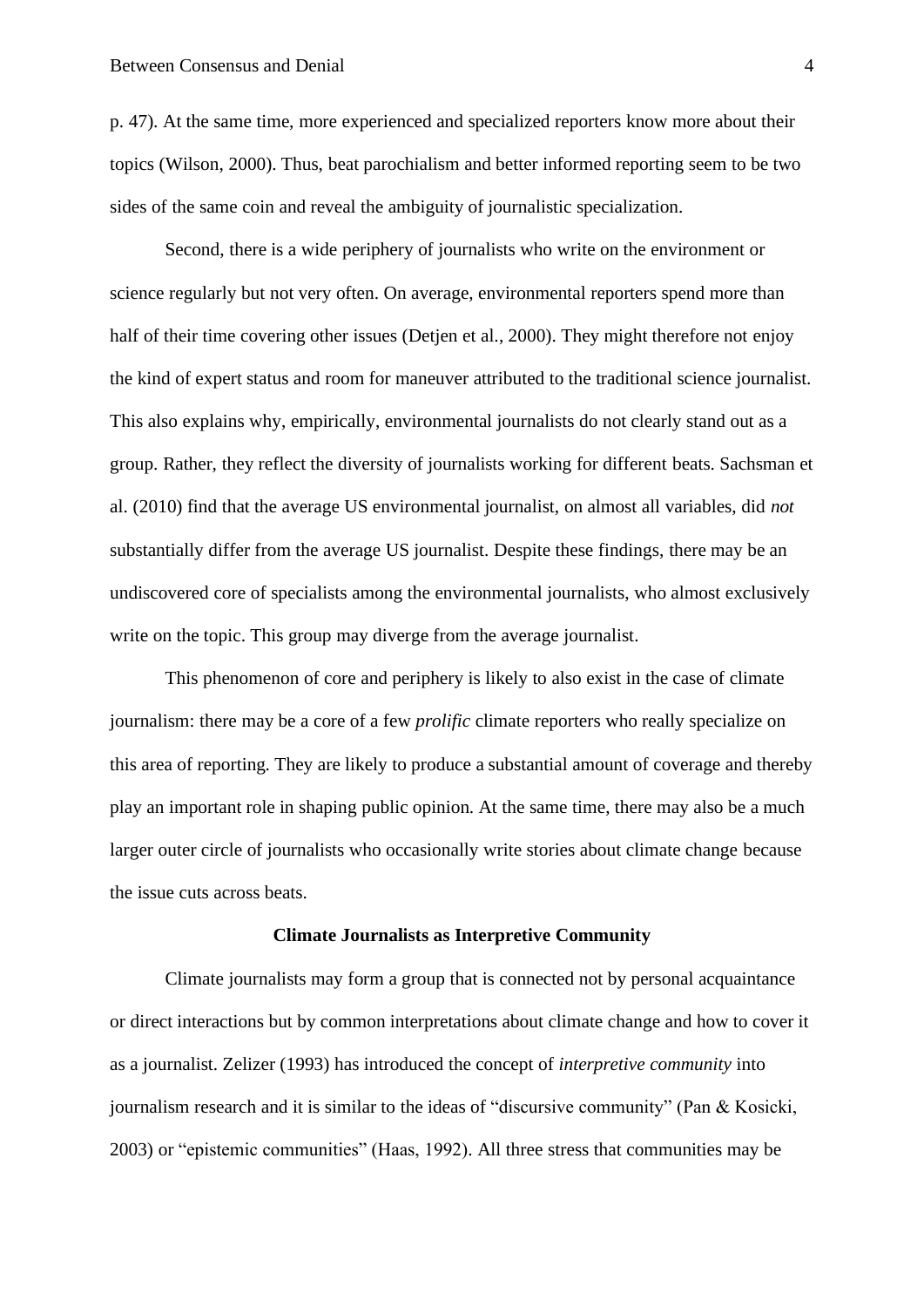integrated by common ideas and discourses. They may be connected by reading the same newspaper, watching the same TV channel, or following the same Twitter accounts.

Zelizer (1993) envisaged journalists as members of a community that evolved through discourses about key events, such as the Watergate scandal. This community is continuously consolidated through communicative challenges, as Zelizer (2010) illustrates by the case of Saddam Hussein's hanging. Journalists are a likely case for the emergence of interpretive communities as there is no formal membership in professional journalism in most countries. High-degrees of co-orientation among journalists and processes of inter-media agenda setting (Reinemann, 2004) and phenomena coined as "pack journalism" (Crouse, 1973) indicate that common interpretations play an important role in defining journalists as a group.

Climate change poses unique challenges to journalistic routines, most importantly due to its procedural nature and the uncertainty attached to scientific models and risk assessments. It is therefore interesting to find out whether journalists develop common assessments about climate change, and how to deal with it as a reporter and thus form interpretive communities.

Berkowitz and TerKeurst (1999) extended the concept of interpretive communities to include not only journalists but also their sources. Leiserowitz (2007) applied the concept to public opinion on climate change in the US. In his first assessment, Leiserowitz (2007) distinguished the "alarmists" and the "naysayers", and later on developed a more refined typology differentiating "six Americas" (Maibach et al., 2011). Finally, the idea of interpretive communities should be refined by looking at differences within the community, e.g. a hierarchy between opinion leaders and followers.

The concept of interpretive community may thus include journalists, sources, and audience members who are united around certain interpretations on a broader issue and connected by means of direct *or* mediated interactions. Such interpretive communities, if they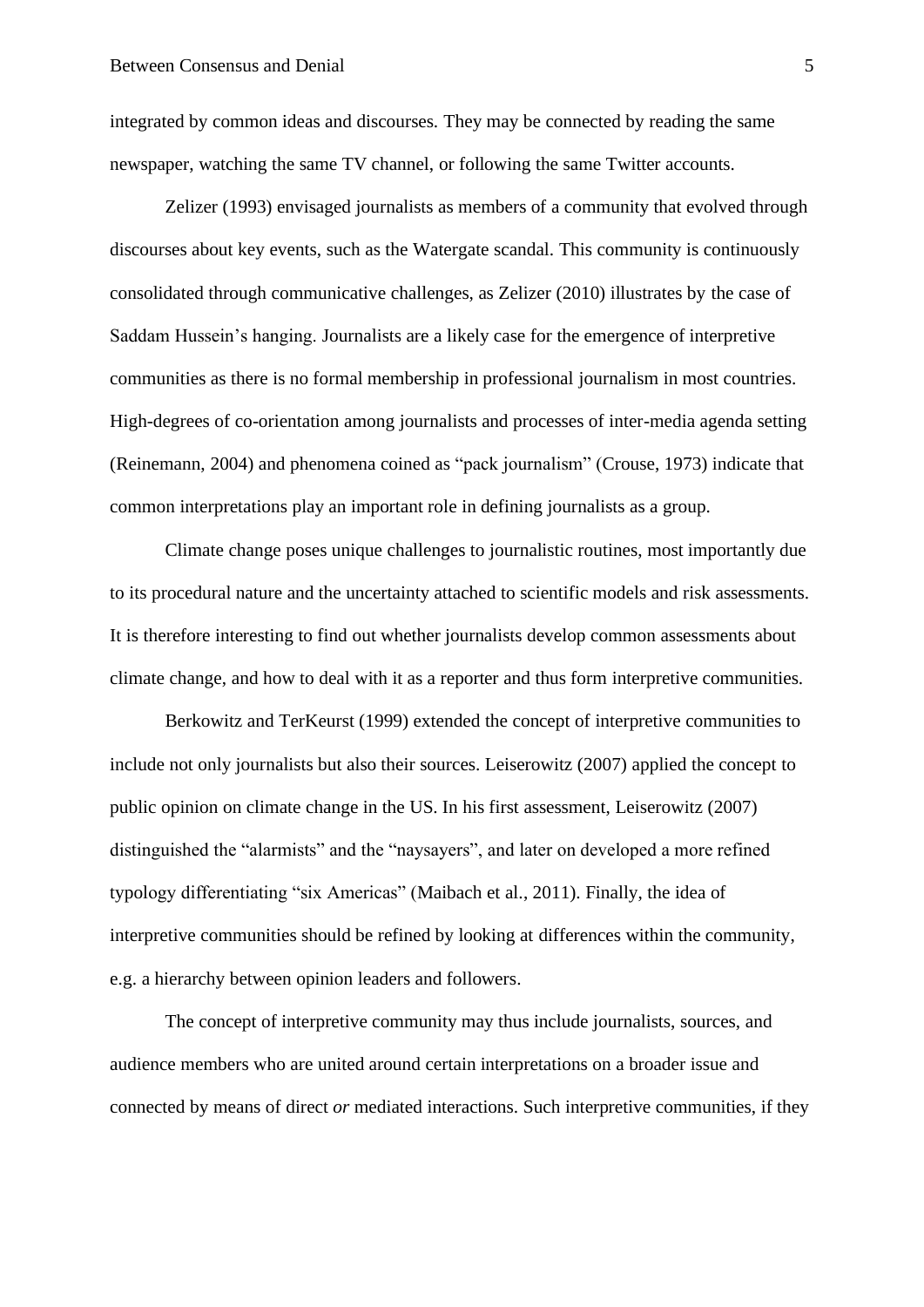exist across national borders, may be strong influencing factors not only on media coverage but also on the wider public and political debates about issues such as climate change.

#### **Hypotheses**

# **Affirmation of IPCC Consensus**

Climate change differs from most other issues in science by the fact that there is an international organization, the IPCC (Intergovernmental Panel on Climate Change), with the sole purpose of consolidating and summarizing the consensus of leading scientists around the world on this issue. Furthermore, the annual UN climate summits create multiple occasions for meetings between climate scientists, policy makers, and journalists (Adolphsen & Lück, 2012). As a result of direct and indirect interactions between climate journalists and scientists, as well as due to trickle-down effects between prolific and occasional climate writers, we expect an interpretive community among climate journalists which is built around the main propositions of the IPCC. We will refer to this as the *IPCC consensus* – knowing that in science there will never be a full consensus among all scientists on any given issue. This relatively broad consensus can analytically be split up into the following four core statements:

- 1. **Global Warming:** the average global temperature has been rising for about 150 years
- 2. **Anthropogenity:** global warming has been largely caused by humans through  $CO<sub>2</sub>$ emissions and greenhouse gases
- 3. **Major Problems:** the impact of global warming will most likely create major problems for our global ecosystem
- 4. **Emission Reduction:** humankind must strongly reduce CO<sub>2</sub> emissions in order to limit future global warming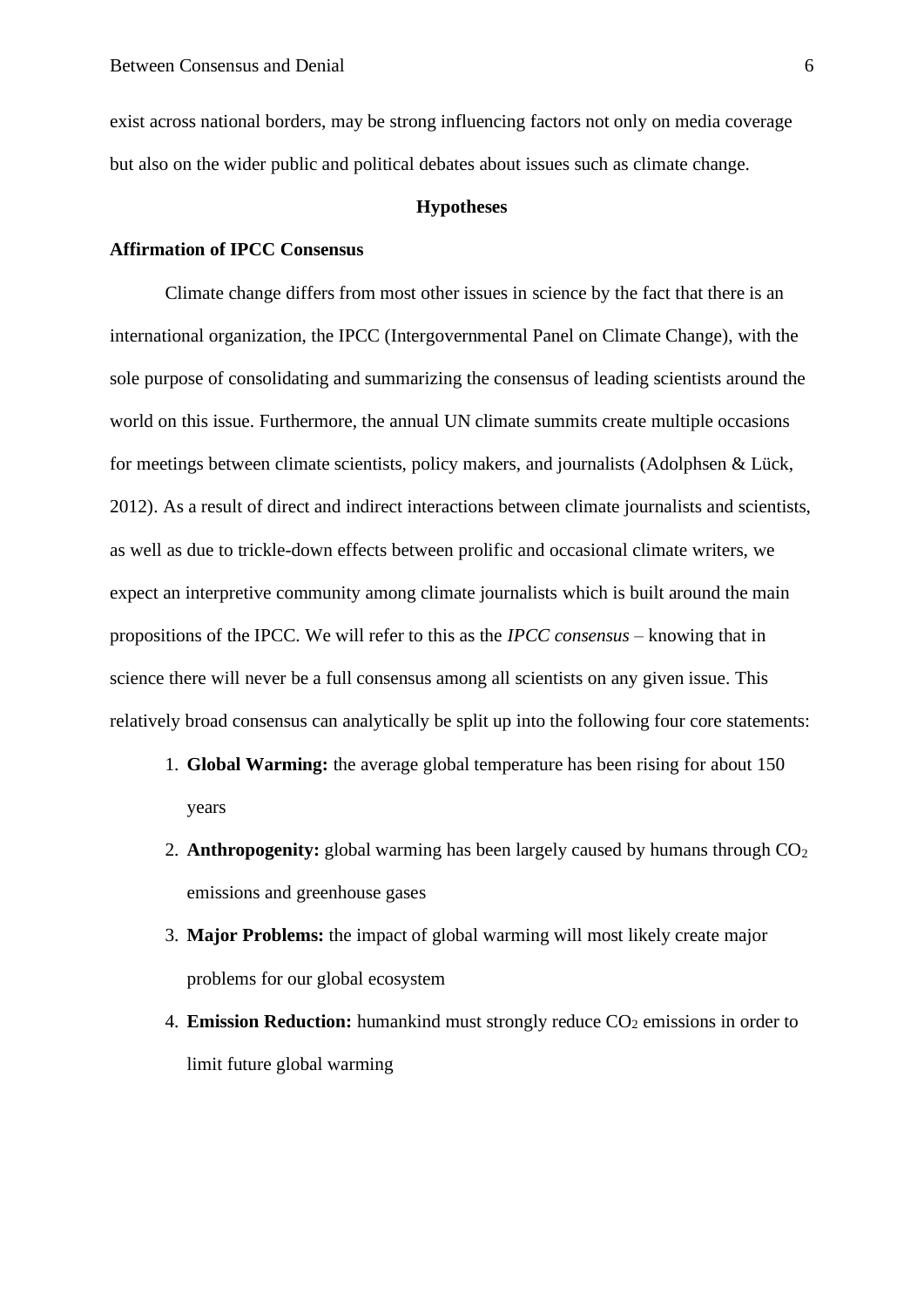We expect *a majority of climate journalists to share the IPCC consensus (H1).* Sharing the view on climate change as propagated by the IPCC should not be confounded with supporting the IPCC as an organization or political actor.

## **Assessment and Handling of Climate-Change Skeptics**

Climate-change skepticism is a multi-dimensional concept (Boykoff, 2013; Engels et al., 2013). Groups of skeptics may be classified according to their objection to the statements listed above. Rahmstorf (2004) distinguishes *trend skeptics*, *attribution skeptics*, and *impact skeptics*. Skeptics who reject the necessity of immediate CO<sub>2</sub> reduction form a fourth group of *mitigation skeptics*. Elsasser and Dunlap (2013) demonstrate that all four types of skepticism are present in the texts of conservative US columnists.

However, one issue should be analytically separated from climate-change skepticism: the *uncertainty* of climate models. Probability and statistical error are always part of scientific projections and the complexities of climate-change models multiply them. Therefore, journalists who write about these phenomena do not necessarily belong to the community of skeptics who doubt the fundamentals of climate science.

It is possible that journalists do not agree with skeptical positions but, nevertheless, include them in their coverage because of their professional role perceptions and norms. The norm of balance is part of the wider concept of objectivity (Bennett 1996). It is also associated with the role model of the detached observer, which is shared by journalists across the globe (Hanitzsch et al., 2011). Therefore journalists may feel obliged to present controversial debates in a "balanced" fashion and allow speakers from both sides to express their opinion. This "tyranny of balance" (Revkin, 2006, p. 225) may partly explain the prominence of climate-change skeptics in US media coverage (Boykoff & Boykoff, 2004). Consequently, there are two possible explanations for climate-skeptical coverage: climate journalists may agree to skeptical positions or they may follow the norm of balanced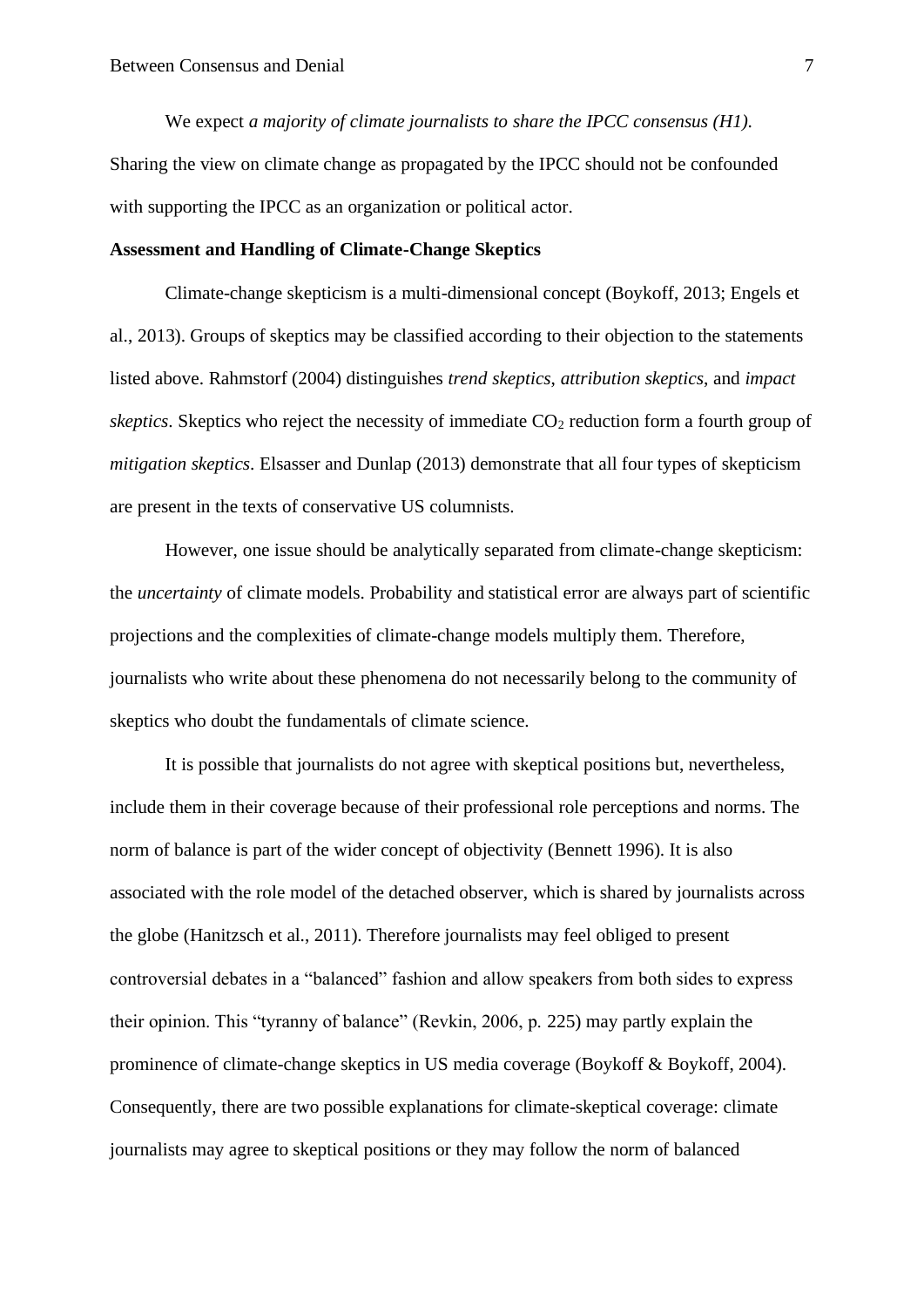reporting. While we assume that the majority of climate journalists agree to the IPCC consensus rather than with the skeptics, we still expect *a majority of climate journalists to include climate-change skeptical actors or positions in their coverage (H2).*

# **Prolific versus Occasional Writers**

We assume, as argued above, that climate journalists can be divided into a core of prolific writers and a larger circle of occasional writers. We also argue that these two groups differ in the affirmation to the IPCC consensus and the handling of climate-change skeptics. It appears plausible that journalists who regularly write on scientific issues are, from the outset, likely to have positive attitudes towards science. The continuous exposure to the scientific consensus on climate change may also influence their personal assessment of the topic. This may be viewed as a process of *self-selection*, *learning* and *co-orientation*. Skeptical writers may come from outside a scientific or journalistic background and make rather sporadic appearances in professional news outlets. Based on this reasoning, we formulate the hypothesis that *support for the IPCC consensus will be higher among prolific writers than among occasional writers (H3).*

# **Influence of Demographics and Personal Attitudes**

Past research (Engels et al., 2013; Leiserowitz et al., 2013; Poortinga et al. 2011) showed that belief in global warming is strongly correlated to demographics, personal attitudes, and political ideologies. In the US, the proto-typical climate-change denier would be conservative, evangelical, white, and male (Dunlap & McCright, 2011; Smith & Leiserowitz, 2013). The gap between US conservatives and liberals concerning climate change has even been growing in recent years (Hoffman, 2011). Among people who reject changes to the current carbon-based economy, a disbelief in climate change might form a convenient way to deal with a challenge to their world view. This is a form of what Kahan et al. (2007) call "identity-protective cognition" (p. 467), which is a "motivated cognition through which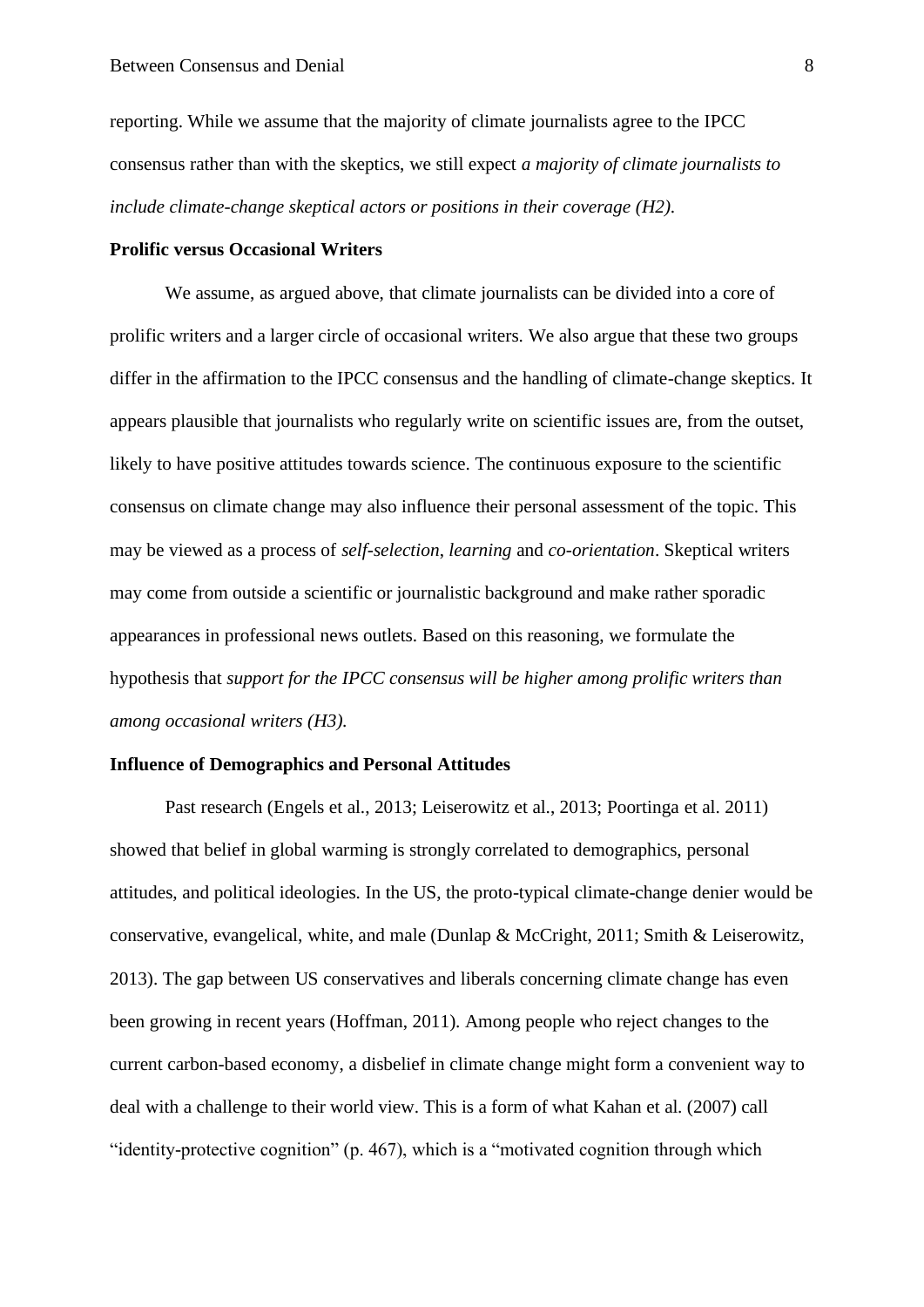people seek to deflect threats to identities they hold" (see also: Dunlap & McCright, 2011, p. 1164-1165). In line with correlations observed in the broader public we assume that *demographics and personal attitudes (e.g. being male, conservative, religious, and not ecology-oriented) will influence climate-change skepticism among journalists (H4)*.

## **Interpretive Communities and Sources**

Following Berkowitz and TerKeurst (1999), we argue that interpretive communities among climate journalists also include their sources. For instance, the community established around the IPCC consensus is more likely to rely on scientific sources. Therefore, our final hypothesis states that *journalists who approve the IPCC consensus use other sources than their climate-skeptical colleagues (H5).*

#### **Method**

## **Sample**

The study included five countries: Germany, India, Switzerland, the UK, and the US. As climate change is a global issue, we tried to find out whether there is a *transnational* community of climate journalists. We combined a most similar and most different systems design (Przeworski & Teune, 1982)*.*

The countries under study share high amounts of  $CO<sub>2</sub>$  emissions, either in terms of total emissions or per capita (Clark, 2011). Thus, they are all likely to feature vivid debates on climate change. They differ in their degree of climate-change skepticism as represented in media coverage, which is relatively high in the US, medium in the UK, and low in Germany and Switzerland (Grundmann & Scott, 2012). Beside these Western countries we included an emerging economy. India has proven to be a very interesting case in terms of climate-change coverage (Billett, 2010; Boykoff, 2010).

We selected leading professional news outlets from different sectors of the media landscape: two upmarket newspapers (preferably one conservative and one liberal), one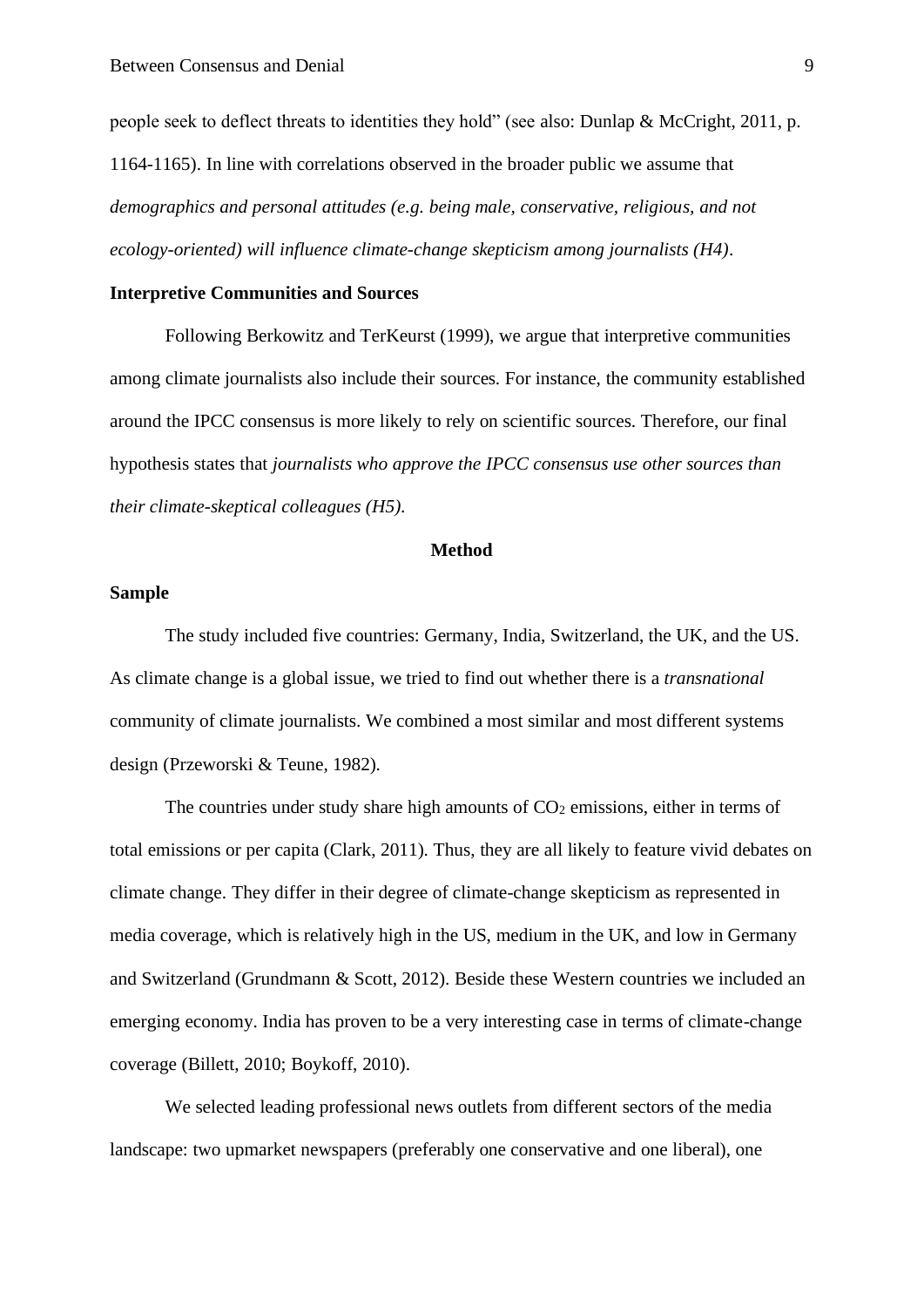tabloid or midmarket newspaper, one regional newspaper from a metropolitan area, and one predominant online player (see Table 1). Our selection of news outlets was also inspired by previous studies on climate-change coverage (e.g. Boykoff & Nacu-Schmidt, 2013). Since media outlets, in our digital world, are no longer confined to print distribution we included both the print and online editions in our sample.

[Table 1 about here]

#### **Data Collection**

As the target population or universe of climate journalists, we defined all people who published articles on climate change in professional news outlets on a more or less regular basis. In order to find the climate journalists we first analyzed the websites of the news outlets by using a Google site search. We used the search string "climate change" OR "global warming" OR "greenhouse effect" (and the equivalent terms in German). The validity of these strings was tested in previous studies (e.g. Schmidt et al., 2013). We complemented the Web search by searching the print versions of the news outlets in the *LexisNexis* and *Factiva* databases.

Subsequently, we manually identified all articles focusing on climate change and including author names. From the resulting list of names we excluded all people who published less than two pertinent articles during a one-and-a-half year period (1 January 2011  $-1$  August 2012) in order to eliminate authors that only coincidentally wrote about climate change. We researched the e-mail addresses of the remaining authors. We tested the reliability of the whole author search procedure on a sub-sample consisting of the articles from one news outlet. Two coders achieved a satisfactory agreement of 89 %.

The author search generated a survey population of 170 climate journalists, which we invited by e-mail to participate in our bilingual (English and German) online survey. The survey period lasted two weeks (27 September – 10 October 2012). We sent two e-mail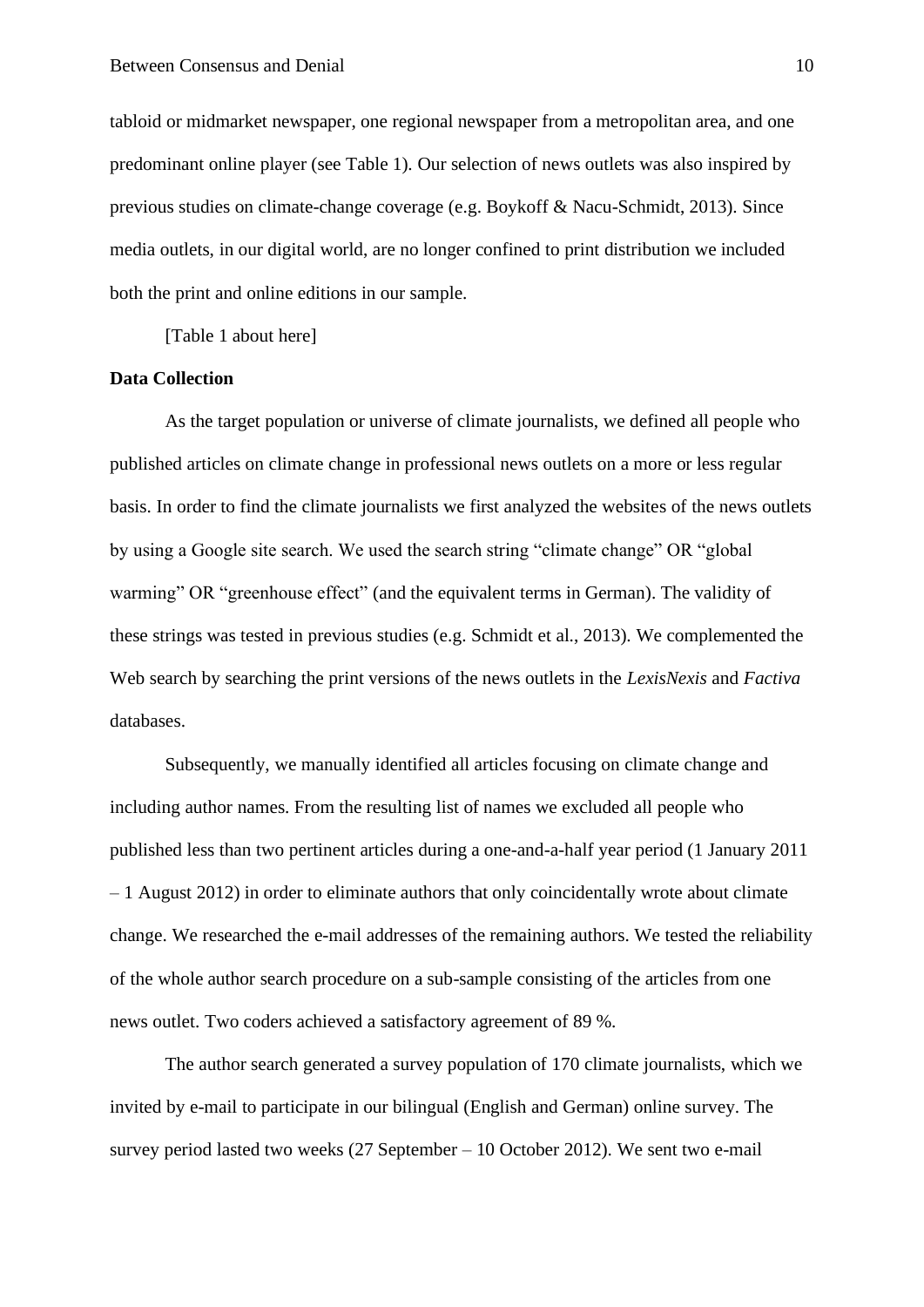reminders to the journalists and, wherever possible, also reminded them by phone. A sample of 64 people completed the questionnaire, which corresponds to a response rate of 38 %. This can be considered satisfactory for a cross-national online survey among journalists.

# **Findings**

The prototypical climate journalist in our sample is male, 43 years old, has a Master's degree, is employed full-time, and publishes in both the print and online edition of his news outlet (see Table 2). Our sample contained only seven free-lance journalists and eight climate authors who are not professional journalists, but are academics, work for NGOs or represent corporate interests. Thus, the traditional professional journalist still seems to dominate climate journalism, at least as represented within our sample.

He regards himself as science or environment journalist. On average, he can look back upon eight and a half years of professional experience with climate change and he published around 14 articles on the topic in our one-and-a-half-year period of investigation, which is roughly one article every six weeks.

[Table 2 about here]

As a form of soft response control we compared the structure of our sample to the one of the total survey population of 170 climate journalists identified in the news outlets under analysis. We found no significant differences in terms of gender and number of published articles. The top three beats were also the same on both sides. The only major difference between sample and population was the slight overrepresentation of journalists from Germany and Switzerland, while reporters from the UK and the US were underrepresented (see also the section on limitations). The gender and age distributions of our sample proved to be very similar to US-American environmental journalists (Sachsman et al., 2010, p. 61–62). With regard to these demographics, our sample seems to be representative, but we cannot be sure if this is the case for the other variables as well.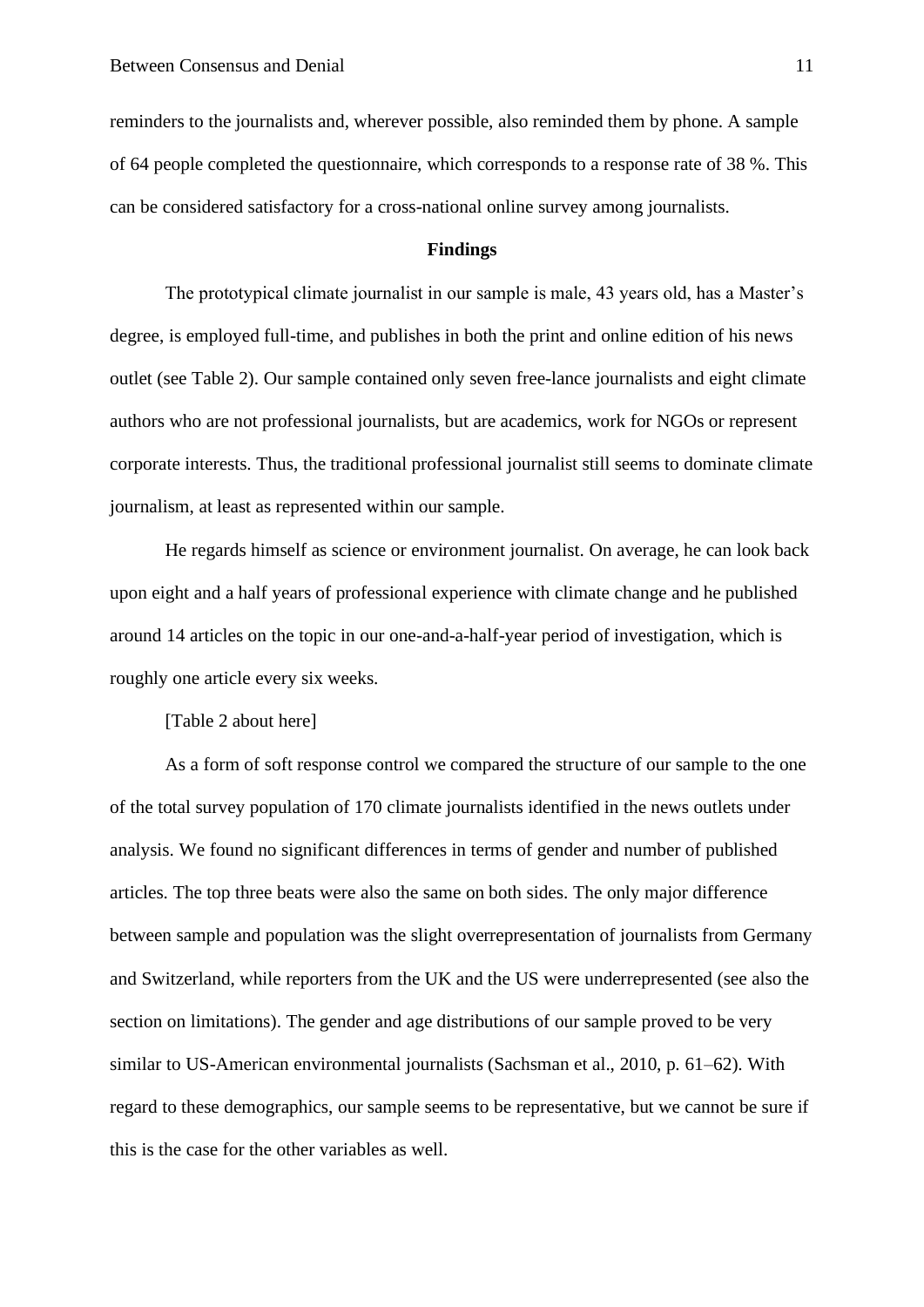The education level in our sample is relatively high. More than half of the climate journalists received a Masters' degree (56 %). This large proportion is joined by another fifth (19 %) that completed a PhD. Thus three out of four respondents hold a post-graduate degree, whereas this proportion is only 17 % for US-American environmental journalists (Sachsman et al., 2010, p. 64). Freelancers and external authors display a higher level of education with large share of writers with a PhD (share among non-journalists: 50%; freelancers: 29%; journalists working almost exclusively for one media outlet: 11%). In comparison to the 15 years of expertise reached by US-American environmental journalists (Sachsman et al., 2010, p. 61–62) our sample contains journalists with less working experience: Almost half of our sample (47 %) had worked five years or less as a climate journalist. This may reflect the importance that climate change gained from 2007 to 2010, driven by the 4th IPCC report, the UN summit in Copenhagen, and the Nobel peace prize awarded to Al Gore and the IPCC.

Besides the two predominating beats, science (25 %), and environment (17 %) there is a variety of other backgrounds that climate journalists come from. Respectively around a tenth of the sample (9 %) assigned itself to the political, economics, or general-news beats. A similarly small share (8 %) regarded itself as bloggers.

## **High Affirmation to IPCC Consensus**

On average, the survey participants rated all four IPCC statements as scientifically well-founded (see Table 3). The respective mean scores ranged from 4.4 to 4.7 on the 5-point scale. Across statements, around nine out of ten respondents reached values of 4 or 5. The "global warming" statement was most strongly agreed to, while the item implying major problems received the least support. So, "trend skepticism" is least common and "impact skepticism" most widespread in our sample, although the difference is not statistically significant.

[Table 3 about here]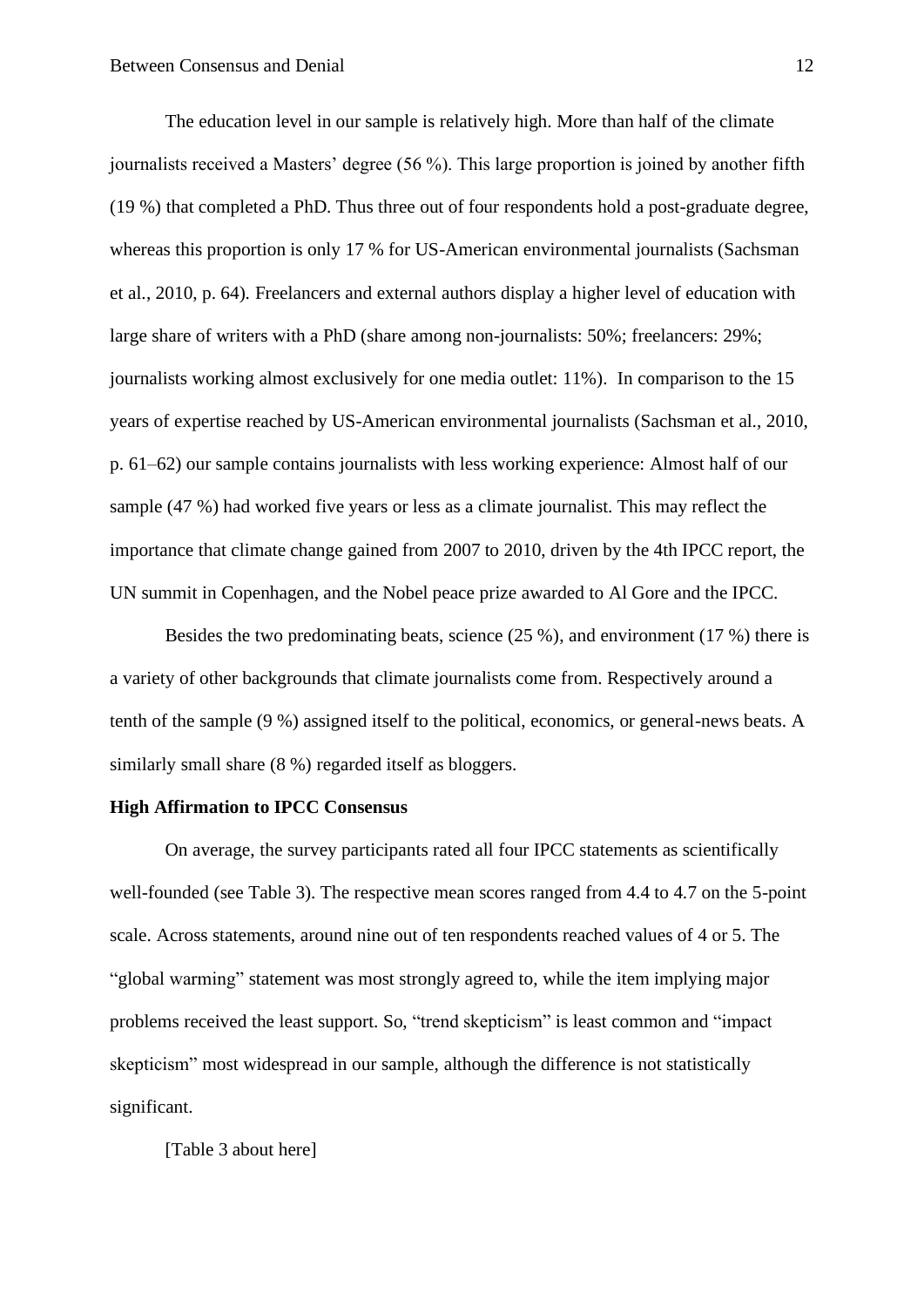The different kinds of skepticism correlate highly and can be combined into an IPCC affirmation index, which reached a satisfactory level of internal consistency (Cronbach's  $\alpha$ )  $=$  .67). The index's mean was relatively high ( $M = 4.5$ ). If we look at its distribution of values we see only a total of eight respondents (13 %) scoring more than *one* standard deviation below the mean (< 3.9). Just four journalists are located more than *two* standard deviations below the mean  $( $3.3$ ). Nevertheless, on our five-point scale, these values still express very$ moderate skepticism towards the IPCC. Only one respondent regarded the IPCC positions as scientifically untenable by reaching an index value of 2.3.

Overall, this shows a strong affirmation of the IPCC consensus, accompanied by different degrees of moderate skepticism and only one outlier that could be counted as an outright denier of climate change. Therefore Hypothesis 1 is clearly supported.

# **Dealing with Climate-Change Skeptics**

Climate-change skepticism cannot only be conceptualized as absence of affirmation of the IPCC consensus, but also as explicit support for climate-change skeptics. In order to measure this, we asked climate journalists to assess the statement that climate-change skeptics provided "important alternative viewpoints" and the statement that skeptics' positions were "scientifically proven". Journalists clearly rejected these statements attributing scores of 2.0 and 2.1 on the 5-point scale. Only one out of seven respondents agreed (see Table 4). In this way, the findings from the previous section are cross-validated: climate-change skepticism remains a rare phenomenon in our sample.

# [Table 4 about here]

*Assessing* climate-change skeptics and *handling* them in journalistic practice are different matters. More than two thirds of the respondents say that climate-change skeptics should be critically assessed. A large majority of the respondents agree with the statement that climate-change skeptics should not be excluded from the mass media. Finally, around one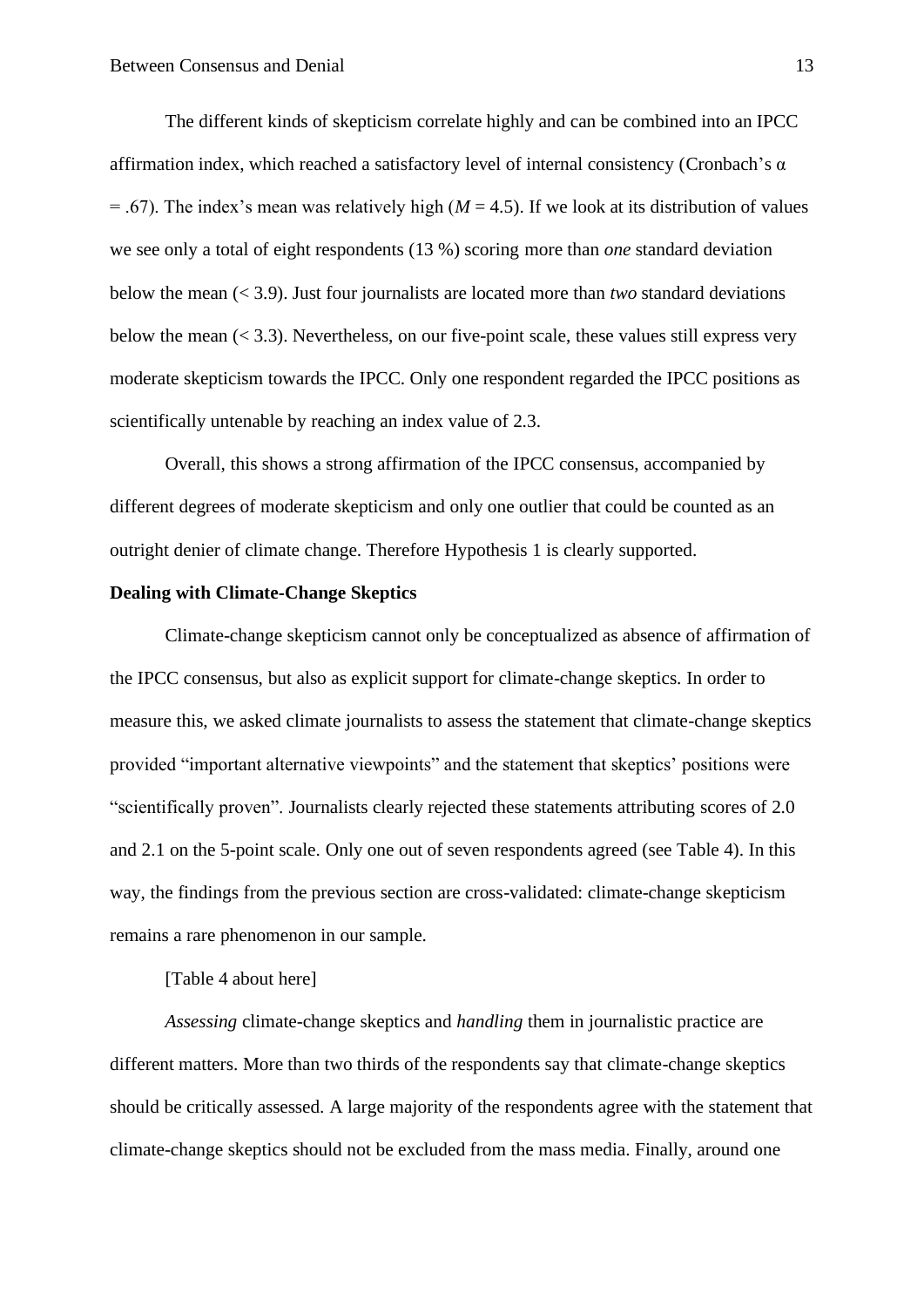third of them state that climate-change skeptics should be treated *equally* to all other voices in the debates (see Table 5). So we conclude that Hypothesis 2 is supported.

It is interesting to note that the group of authors without a journalistic background displays about the same support for the IPCC statements as the professional journalists (with an index value of 4.6). Yet, it differs in terms of support for providing climate skeptics equal space in coverage (with an agreement of only 1.8 on the five point scale). Perhaps due to the small number of external authors the difference is not statistically significant.

Overall we observed that only one out of ten climate journalists does not agree with the IPCC consensus; yet one out of three claimed to handle climate-change skeptics no differently to other actors. It is apparently no contradiction that climate journalists on the one hand approve the IPCC consensus and disagree with climate-change skeptical positions, while on the other hand still give climate-change skeptics room in their daily coverage.

Beside personal attitudes towards climate change and skepticism there has to be another intervening variable explaining the handling of climate-change skepticism. We have already argued that this is the influence of journalistic role perceptions and professional norms. Among these, the notion of balanced reporting probably plays a particularly important role (Boykoff and Boykoff, 2004). Some climate journalists do not take climate-change skeptics into account because they agree with them, but because they intend to reflect social reality and to present both sides of the story.

#### **Three Clusters of Climate Journalists**

We hypothesized that IPCC support will be higher among prolific writers than among occasional writers. However, we could not identify any significant linear correlation between sharing the IPCC consensus and the number of articles published on climate change  $(r = .05, )$  $p = .705$ ,  $N = 64$ ). The underlying pattern is more complex than expected. If we display the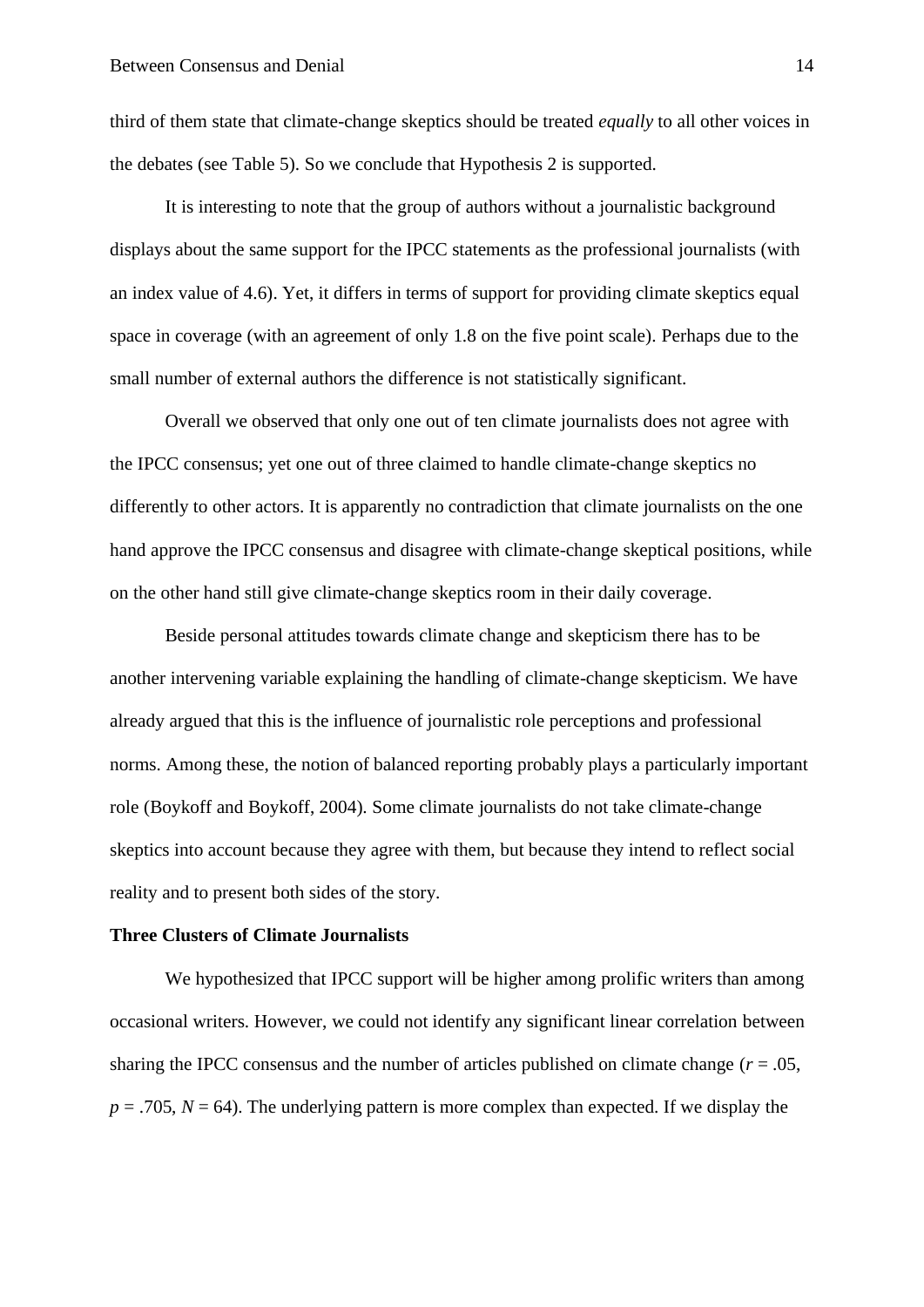values as a scatter plot we see that they do not form a straight line but a loose triangle .They densely populate the upper left quadrant and spare the lower right one (see Figure 1).

[Figure 1 about here]

Given this distribution of values, we conducted a hierarchical cluster analysis. We used Ward's algorithm and the Squared Euclidean distance as heterogeneity measure (Breckenridge, 2000). We chose the three-cluster solution for three reasons. First, agglomerating the clusters beyond the third would result in a too heterogeneous solution (see Table 6). This is reflected by a strong elbow at the third cluster on the scree plot. Second, the dendogram for the three-cluster solution is very clear and highly interpretable. Third, we checked the clarity, interpretability, and case numbers of alternative solutions and found that they could not compete with the three-cluster solution.

# [Table 6 about here]

The first cluster is located in the upper-left quadrant of the scatter plot (see Figure 1) and is by far the largest  $(n = 37)$ . The journalists in this cluster score significantly higher on the IPCC information index than the other two clusters  $(M = 4.8)$ . They also write significantly fewer articles ( $M = 6.3$ ) than the second cluster. Therefore we named this cluster *affirmative occasional writers*. The second cluster can be found in the upper-right corner of the figure. It is less than half the size of the first cluster  $(n = 16)$ . The IPCC affirmation index value of this cluster can be found in-between the values of the other two clusters  $(M = 4.5)$ . Members of this cluster write far more articles ( $M = 37.2$ ) than the other journalists in our sample, so we labeled this cluster *prolific writers*. The third cluster is situated in the lower-left segment of the plot and is the smallest  $(n = 11)$ . Journalists from this cluster are significantly less affirmative of the IPCC ( $M = 3.5$ ) than the other two clusters and write far fewer articles than the prolific writers (*M* = 5.8). This explains why we labeled them *skeptical occasional writers*. By assessing standard deviations, we identified a hard core of skeptics within this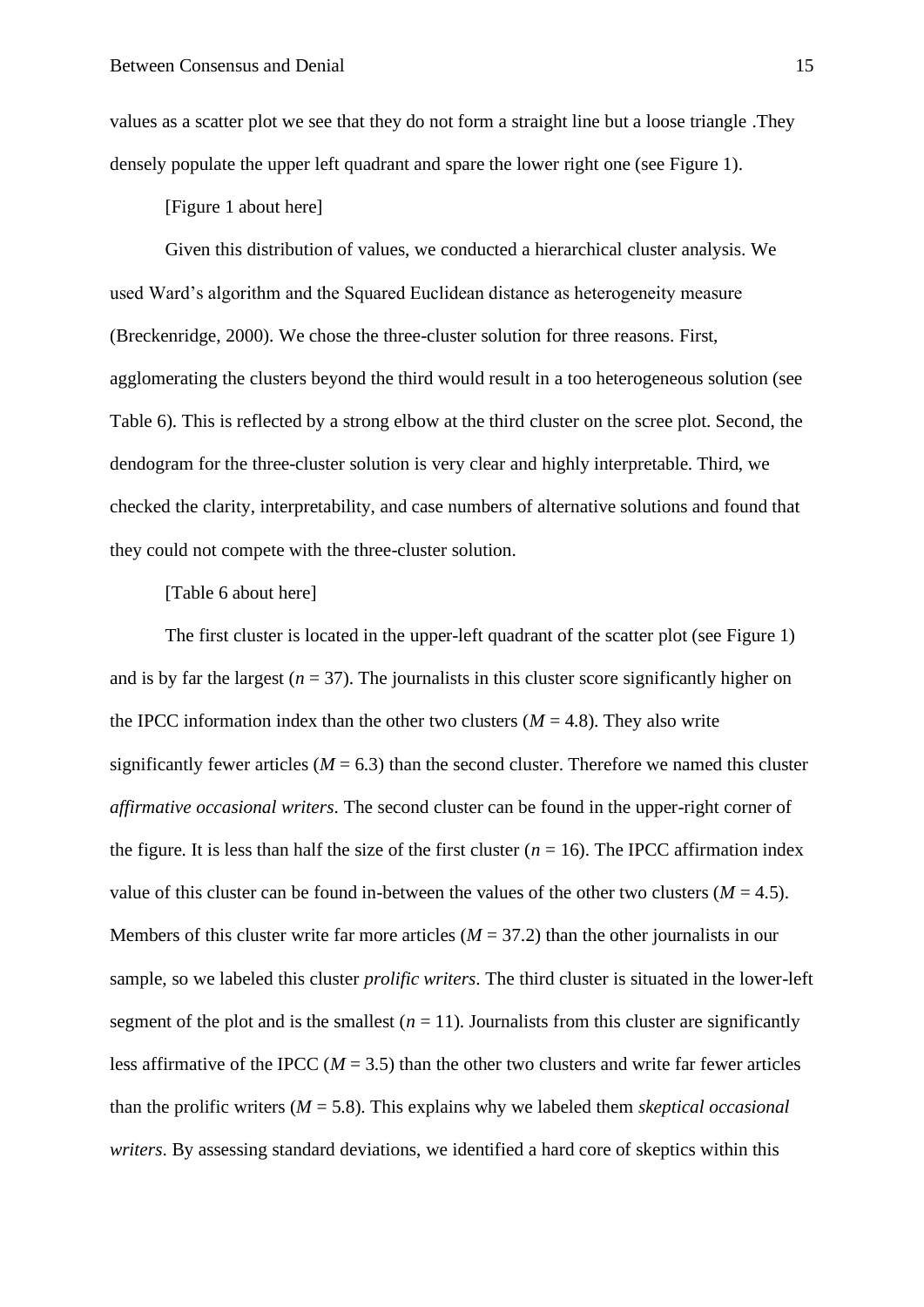cluster. Members of this very small group share IPCC affirmation index values of less than two standard deviations below the mean and can be considered climate-change *deniers*.

If we take a look at the amount of articles published by the journalists in our sample during the one-and-a-half year of investigation  $(N = 891)$ , the differences in journalistic output between the three clusters become evident. While *affirmative occasional writers*  constitute more than half (58 %) of the climate journalists in our sample they write only a fourth (26 %) of the articles. For the *prolific writers,* the relation is the other way round: they are only a fourth of the journalists (26 %) but produce two thirds (67 %) of the news items. The *skeptical occasional writers* form only less than a fifth (17 %) of the sample and account for a mere 7 % of the coverage.

The three clusters are the reason why there is no linear correlation between the IPCC affirmation index and the number of published articles. If we average the IPCC affirmation index values of both occasional writers clusters  $(M = 4.5)$  and compare it to the mean of the *prolific writers*  $(M = 4.5)$  we cannot find any difference. The cluster analysis, however, reveals that there are very few skeptics and no true deniers among the prolific writers.

The three clusters also differ by other variables (see Table 7). Both groups of occasional writers, on average, tend to assess the climate-change skeptics' positions as more scientifically proven than the prolific writers do. For *affirmative occasional writers* this opinion may be built on lacking expertise, while *skeptical occasional writers* may base it on personal conviction. *Prolific writers*, presumably through their continuous exposure to science and the results of numerous empirical studies, come to a different conclusion. The findings for the handling of skeptics point in the same direction: *skeptical occasional writers* tend to be more inclined towards treating skeptics equally than *prolific writers. Affirmative occasional writers* assume a middle position between them. Overall, *prolific writers are less affirmative of the IPCC positions than some of the occasional writers but they stand out as the*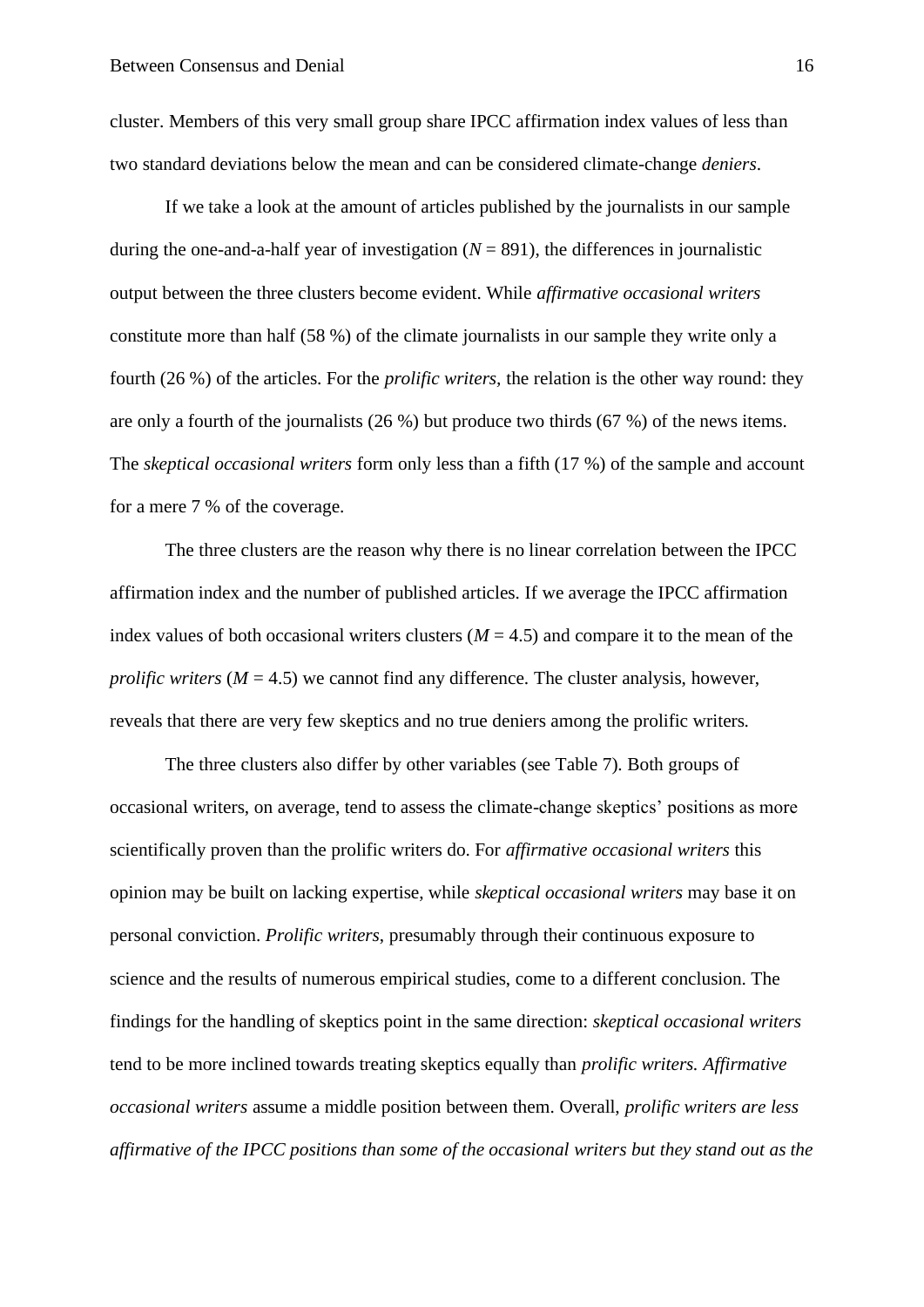*group that most clearly opposes the idea that climate skeptics should be provided with equal voice in climate coverage.*

[Table 7 about here]

In terms of professional roles, *prolific writers* differ from *skeptical occasional writers*  by attaching more importance to analysis and interpretation, and from *affirmative occasional writers* by a stronger emphasis on investigation and criticism. When it comes to the usage of sources, *skeptical occasional writers* rely less on scientific sources, such as scientists and their publications. Given the overwhelming scientific consensus on anthropogenic climate change this is a highly plausible behavior.

It is an insightful finding that *affirmative occasional writers* consider emphasizing scientific uncertainty significantly less important than members from the other two clusters. As they write only occasionally about climate change, they may be overburdened by the complexities of climate science and thus neglect the question of uncertainty. *Skeptical occasional writers* may stress uncertainty because pointing to the weaknesses of scientific models promotes their cause. *Prolific writers,* on the other hand, may regard the emphasis on uncertainty as important part of their analytical and investigative journalistic role-conception. We can conclude that taking scientific uncertainty into account is not always an indicator of being a climate-change skeptic.

The three clusters not only differ in terms of the variables displayed in Table 7 but also with regard to some other factors: Nine out of ten *prolific writers* (88 %) work as full-time journalist while this is only the case for 71 % of the *affirmative occasional writers* and 73 % of the *skeptical occasional writers.* In the skeptical cluster there is a comparatively high share of freelancers (18%), while the affirmative cluster displays the highest share of authors with other jobs than journalist (18 %). When it comes to educational levels, nine out of ten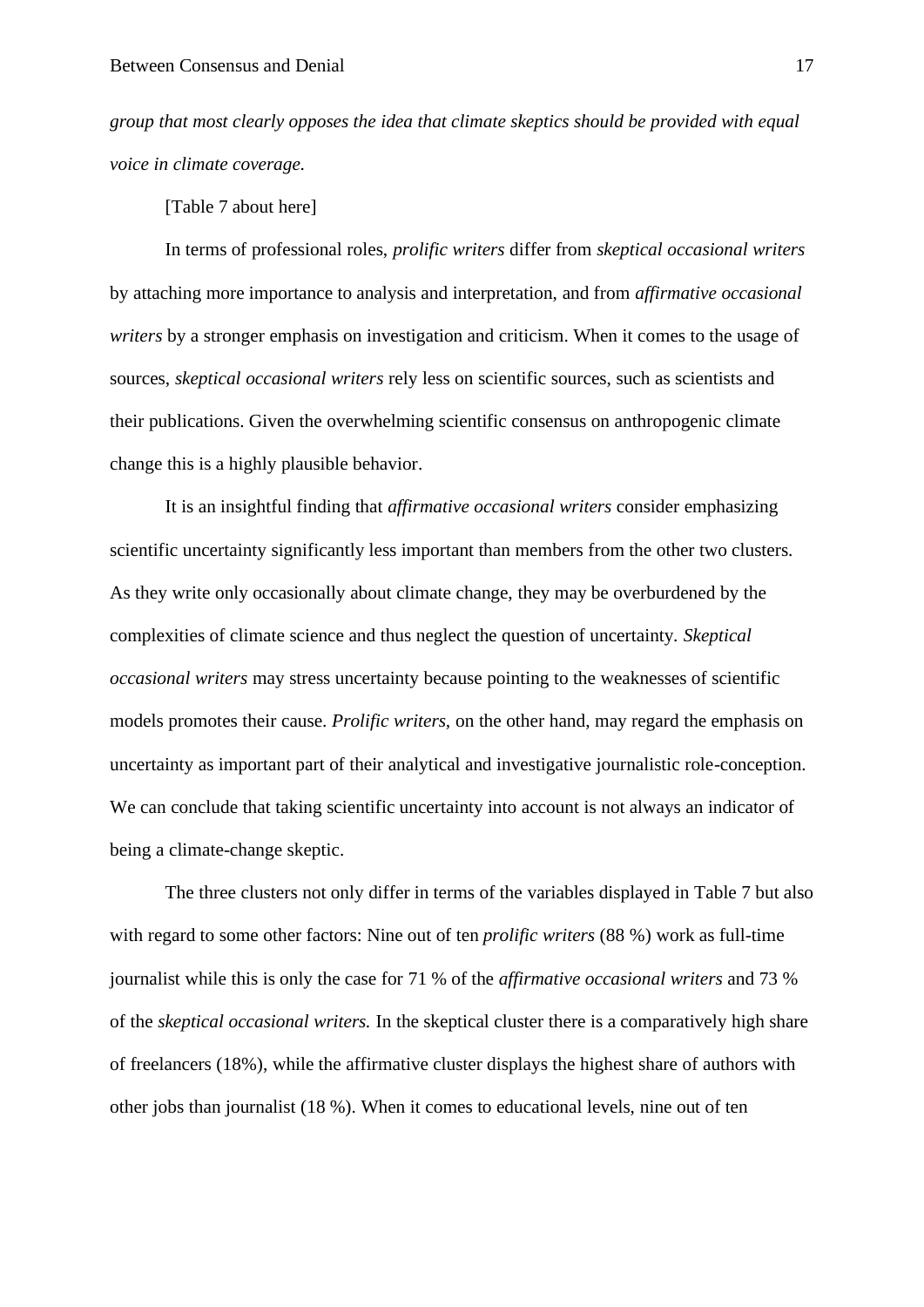*skeptical occasional writers* (91 %) received a MA or PhD while only 70 % of the *affirmative occasional writers* and 75 % of the *prolific writers* hold a postgraduate degree.

The three groups also diverge in terms of dominant beats. While science journalists form the largest group (38 %) among *prolific writers*, environmental journalists have the largest share (24 %) among *affirmative occasional writers* and economic journalists are particularly strong (27 %) among *skeptical occasional writers*.

In sum, we reject the idea of a linear relation between volume of journalistic output and climate-change skepticism. Instead, we found three groups of journalists with characteristic stances on climate change and how to handle climate skeptics. The most important finding is that there are hardly any skeptics and no deniers among the *prolific writers*. *Prolific writers* tend to consider the climate-change skeptics' positions as less scientifically proven and are more reluctant to treat them equally to other voices in the debate. Therefore, we regard Hypothesis 3 as, by and large, supported.

#### **Factors Influencing Climate-Change Skepticism**

In the theoretical section of this paper, we formulated two hypotheses that dealt with factors influencing climate-change skepticism. Hypothesis 4 postulated an effect of demographics and personal attitudes, while Hypothesis 5 implicated a connection with the use of certain types of sources. In order to test these hypotheses we conducted bivariate correlations with these variables on the one hand, and affirmation of the IPCC consensus and equal treatment of climate change on the other (see Table 8).

[Table 8 about here]

In terms of demographics, we could not identify any significant influence of gender and age. With regard to personal attitudes, we found that the more ecologically-aware a respondent, the more affirmative of the IPCC consensus *and* the more tolerant towards climate-change skeptics he was. This counterintuitive result shows that the norm of providing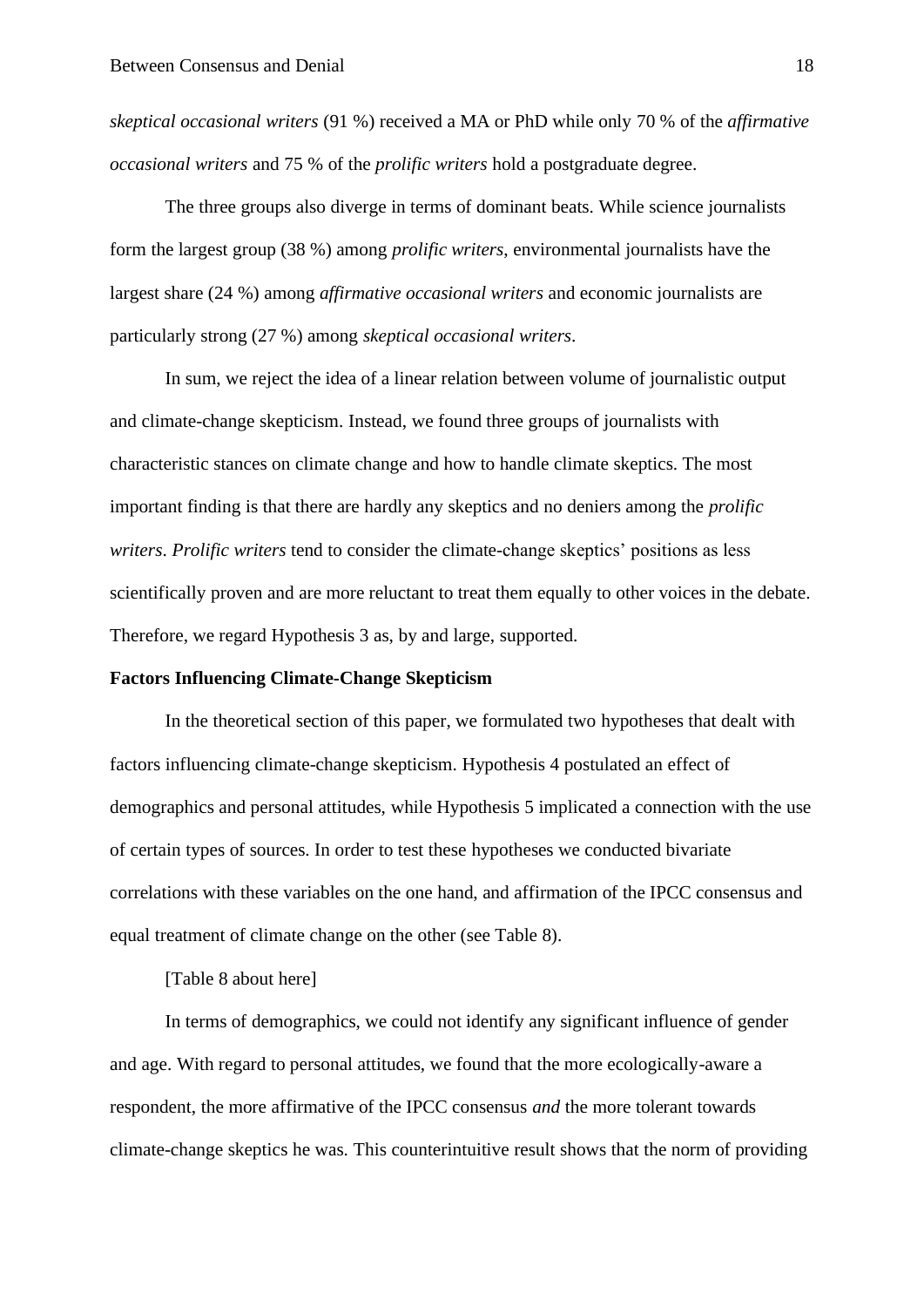all actors equal access to the debate works independently of other personal convictions: Even ecology-oriented journalists seem to advocate equal treatment for climate skeptics.

There are indications (not statistically significant) that being conservative correlates with opposing the IPCC consensus. Also, there was a relatively strong and significant relation to the handling of climate-change skeptics: the more conservative a journalist was, the more he or she was inclined to grant climate-change skeptics equal treatment in the public debate.

Furthermore, bloggers ( $M = 5.0$ ,  $SD = 0.0$ ,  $n = 5$ ) and environmental journalists ( $M =$ 4.7,  $SD = .2$ ,  $n = 11$ ) were most affirmative of the IPCC consensus, followed by political, science, and general-news journalists. Economic journalists  $(M = 4.1, SD = 1.1, n = 6)$  and the only local journalist in the sample  $(M = 3.0)$  were least affirmative. This is roughly mirrored by the attitudes towards skeptics, where the science journalists  $(M = 1.8, SD = .9, n = 15)$  and bloggers ( $M = 1.0$ ,  $SD = 0.0$ ,  $n = 5$ ) were least willing to give equal voice to skeptics.

Overall, we found no influence of demographics on climate-change skepticism, but influences of ecological awareness and political alignment. Hypothesis 4 is only partly supported.

A more straight-forward finding concerns the use of sources. The more climate journalists are affirmative of the IPCC consensus the more they use a triad of sources: environmentalists, scientific sources (e.g. researchers and their publications), and mass media reports. Journalists that want to give equal voice to skeptics use less scientific sources. In terms of scientific sources, the bivariate correlations cross-validate the findings of the cluster analysis, where *skeptical occasional writers* and *prolific writers* also differ in their use of scientific sources. We found no relation to the use of companies and weblogs as sources. This could be because, among both groups, there are those who propagate the IPCC consensus and those who doubt it.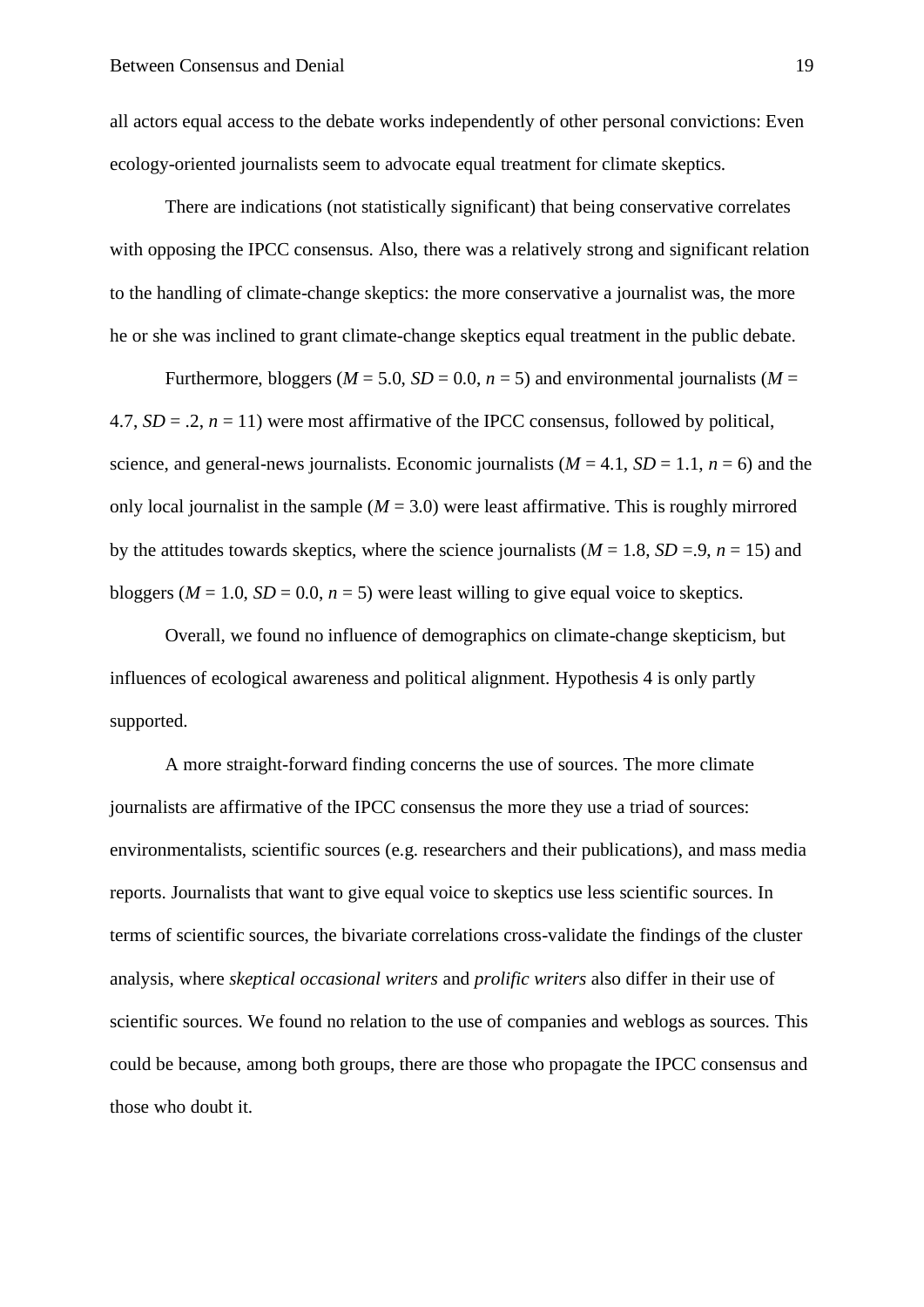Nevertheless, we can argue that the interpretive community that evolved around the IPCC consensus tends to include certain types of sources (environmentalists, mass media, and scientific sources), while the climate-change skeptical community avoids scientific sources. Consequently, Hypothesis 5 is supported.

#### **Discussion**

Starting out from the observed gap between scientific and public debates about climate change, this study has focused on the interpreters of climate change for the wider public: climate journalists working for leading print and online media.

The first endeavor of this study was to map climate journalists transnationally across different types of media. First and in line with findings on environmental journalism (Detjen et al. 2000; Sachsman et al., 2010), climate journalism cuts across beats and mobilizes a diversity of different writers, some of them bloggers but most of them professional, full-time journalists. Second and according to the literature on science journalism (Dunwoody, 1980), there is a small group of prolific writers, mostly working for the science section, which contributes a large share of climate coverage.

We can also conclude that climate journalists constitute an interpretive community. In spite of different national and editorial contexts, journalists display a broad consensus. First, the journalists largely agree to all four statements of the IPCC consensus. Second, they agree on the assessment of climate-change skeptics: their contributions are seen as hardly scientifically proven. Third, journalists argue that skeptics should be given the chance to make their points, provided that what they say is critically assessed. Most of the journalists do not want to provide skeptics with space *equal* to the one granted to other voices. Yet, it is apparently no contradiction that climate journalists, on the one hand, approve the IPCC consensus and disagree with climate-change skeptical positions, while, on the other hand, give climate-change skeptics some room in their daily coverage.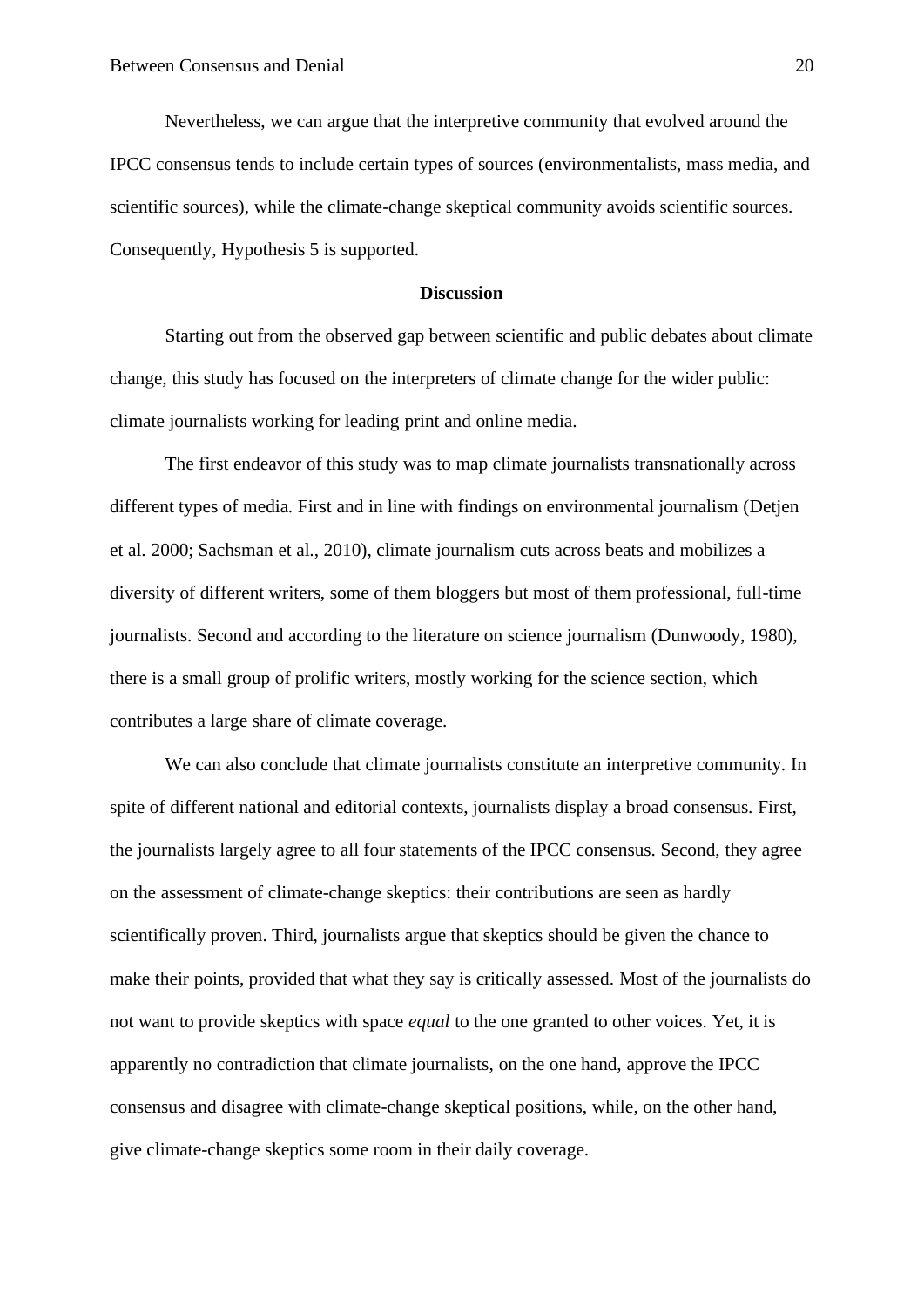This study illustrates how climate skeptics get into the news: It is hardly the fact that journalists share their skepticism towards the basic assumptions of climate science. Rather, it is the norm of balanced reporting which draws them towards giving skeptics a voice. Our finding that *occasional skeptical writers* tend to have a MA or PhD reveals another way how the skeptics, at least occasionally, get the chance to publish in leading news outlets: Their academic titles – even if unrelated to climate science – may open doors that otherwise would remain locked.

Common interpretations both about climate change and how to deal with its denial indicate an emerging interpretive community among climate journalists. Obviously it is not a community of direct interaction and personal acquaintance and in this way it is different from the kind of community of "the boys on the bus" where a "pack" of journalists continuously follows the same candidate in US elections (Crouse, 1973). It is unlikely that a climate journalist working for the *Wall Street Journal* directly interacts with the online editor of the *Hindustan Times*, or that they know each other. Rather, they follow the same kinds of sources: scientific journals, IPCC reports, and climate scientists from their respective national contexts. This way, and in contrast to findings by Wilson (2000), the journalists' stance on climate change does properly reflect at least the main assumptions of international climate science. We find that sharing the IPCC consensus correlates with a preference for scientific and environmentalist sources. This is a first indication that not only journalists but also their scientific sources form an interpretive community.

Another indication is the very similar levels of agreement with the IPCC views between professional journalists and external authors writing on climate change. The norm of balance, however, turns out to set the former apart from the latter: Professional journalists intend to provide climate skeptics with equal voice to a much larger extend than external authors.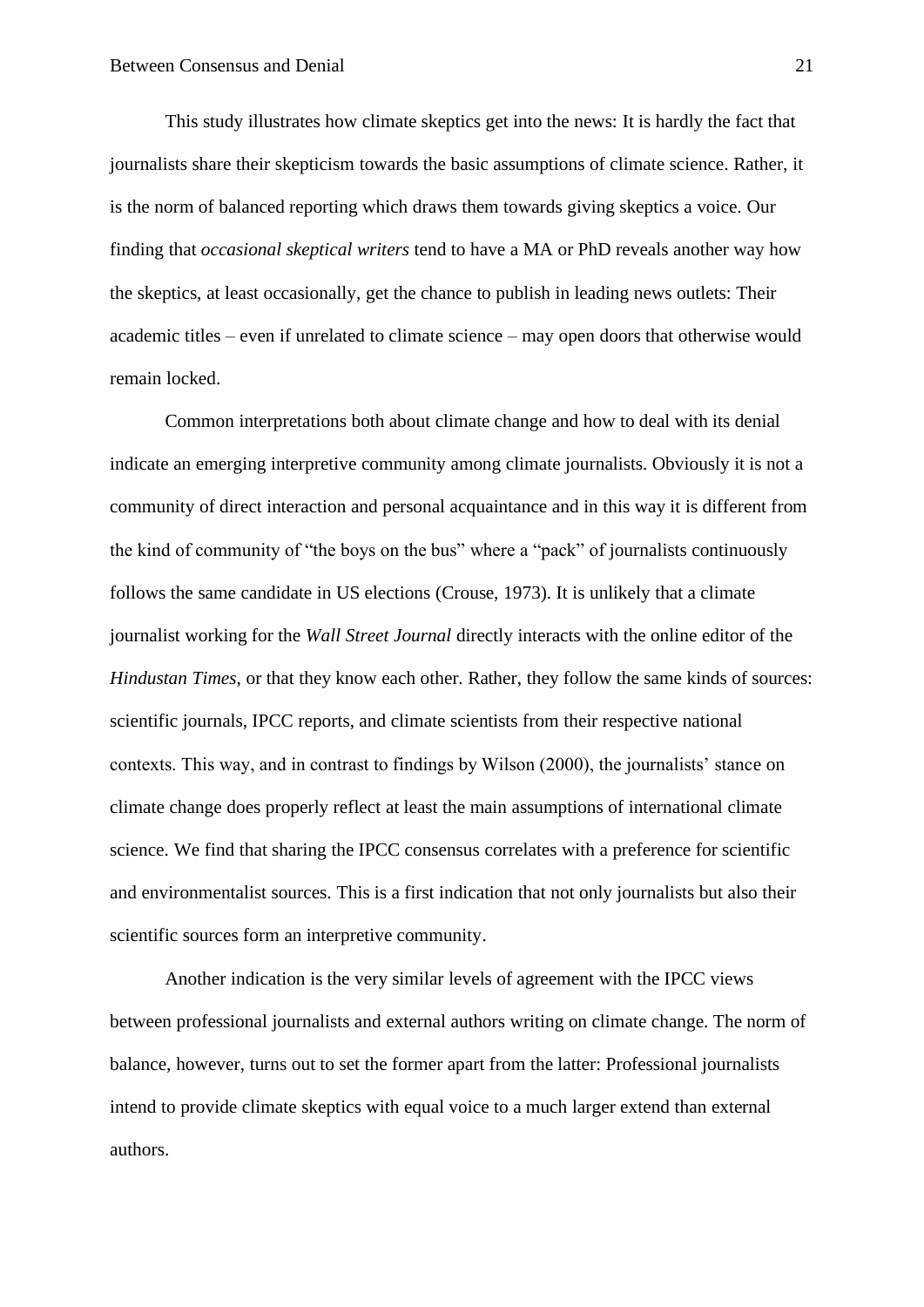We have argued above that the more journalists write about climate change, the more they become part of the interpretive community centered on the IPCC consensus. This assumption has to be qualified as we find a large group of *occasional writers* who do not write many climate-change articles but still fully support all IPCC statements. Yet, among the occasional writers there also exists a small group of skeptics with distance to the IPCC consensus. The *prolific writers* differ from the occasional writers by not having any denier of anthropogenic climate change among their ranks. Prolific writers have gained the expertise to be able to evaluate the validity of different claims raised by different actors. Thus, they also feel less bound by the norm of balance to quote skeptics just because skeptical voices are salient in public debates thanks to their backing by the echo chamber of skeptic blogs, thinktanks and industry sponsors.

However, this opposition to climate-change denial should not be confounded with an ever-growing uncritical support for climate science. The prolific writers support all IPCC statements, but they differ from the large group of affirmative occasional writers in showing a dose of distance as indicated by ticking a four on our five point scale of support for the different statements.

Prolific writers see their job – more so than the occasional writers – as critical, investigative and interpretive journalists. Even though they regard the claims of the skeptics as scientifically untenable, they also support the idea that climate journalism should expose the uncertainties related to climate science. In this respect they agree more with the skeptics than with the affirmative occasional writers. Getting to know climate science seems to imply sharing the IPCC consensus, but also becoming aware of the uncertainties related to science and thus also regaining some professional distance from the scientists' statements. Thus immersion in climate science as part of becoming a prolific writer explains the differences in the assessment of climate change, but in a more complex way than originally expected.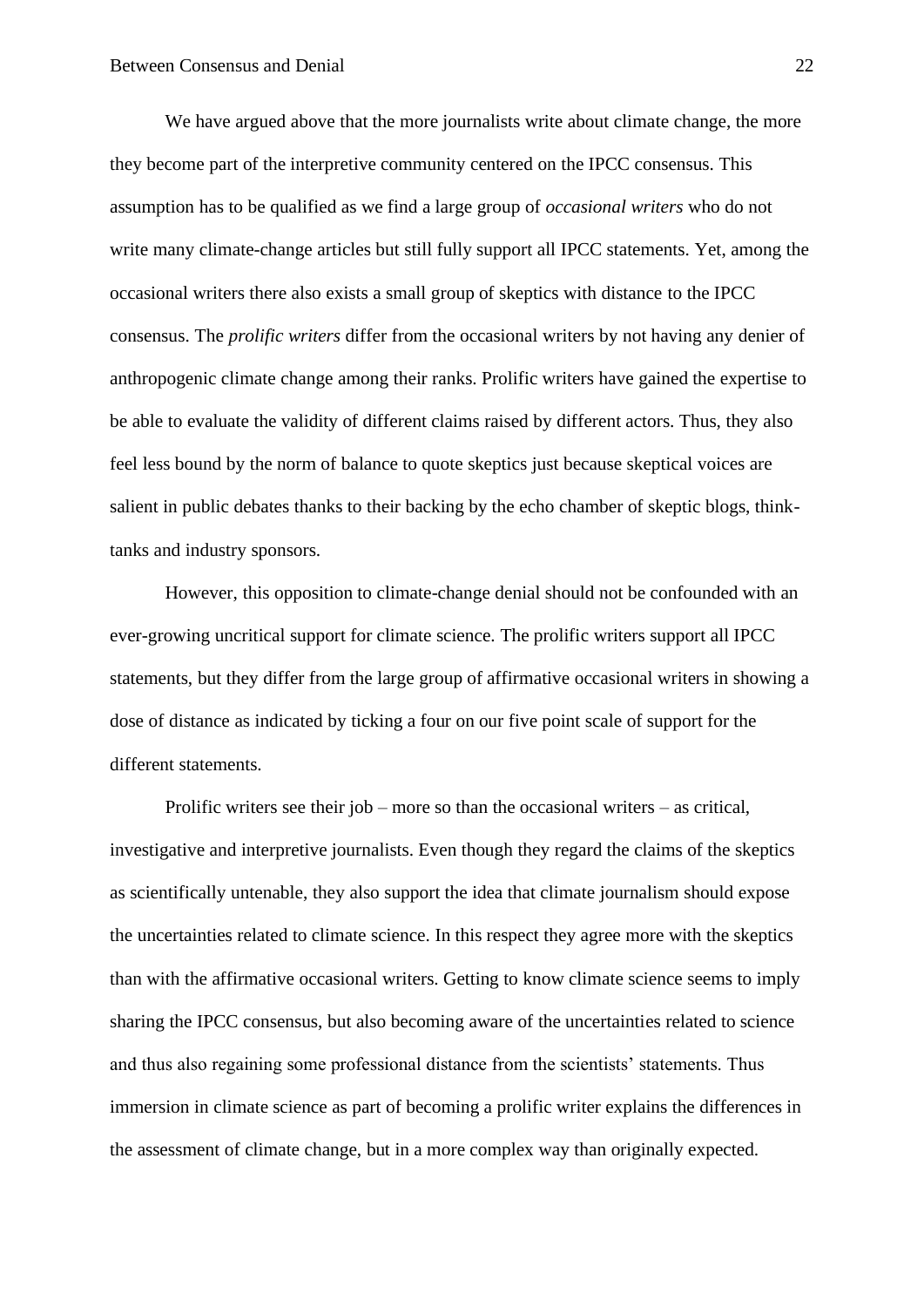Explaining climate skepticism by drawing on socio-demographic and attitudinal variables turned out to be less successful than expected. We might thus conclude that either variables that proved relevant in the US context (such as religiousness and gender) do not apply to the same degree in other countries when explaining skepticism, or they do not apply to journalists to the same degree as to the more general public. More powerful correlations evolved among journalists and certain types of sources: The use of environmentalist and scientific sources proves highly predictive of support for the IPCC statement. This reaffirms our earlier point that sources are part of interpretive communities among journalists.

The correlation between political right-wing orientation and the intention to provide an equal forum for skeptical voices is evidence of another phenomenon familiar from journalism research: journalists quote sources instrumentally as "opportune witnesses" when they write their articles (Hagen, 1993; Kepplinger et al., 1991). Our study adds to this by showing that journalists do not only quote certain sources. They also tend to focus their search behavior to sources that are likely to provide consonant information, thus establishing bonds that are based on common interpretations: interpretive communities that include both journalists and their sources.

# **Limitations**

While this study extends our knowledge on climate journalists, we also would like to point out two limitations: first, our sample suffered from a limited number of cases; and second, the journalists from some countries are underrepresented.

The small *N*, most of all, is due to the fact that the universe of climate journalists was per se not as large as other target populations in the social sciences. We tried to compensate for this by expanding the universe to five different countries and five news outlets in each country, and by taking measures to enhance the response rates in our survey. However, the limited *N* prevented us from conducting substantive quantitative international comparisons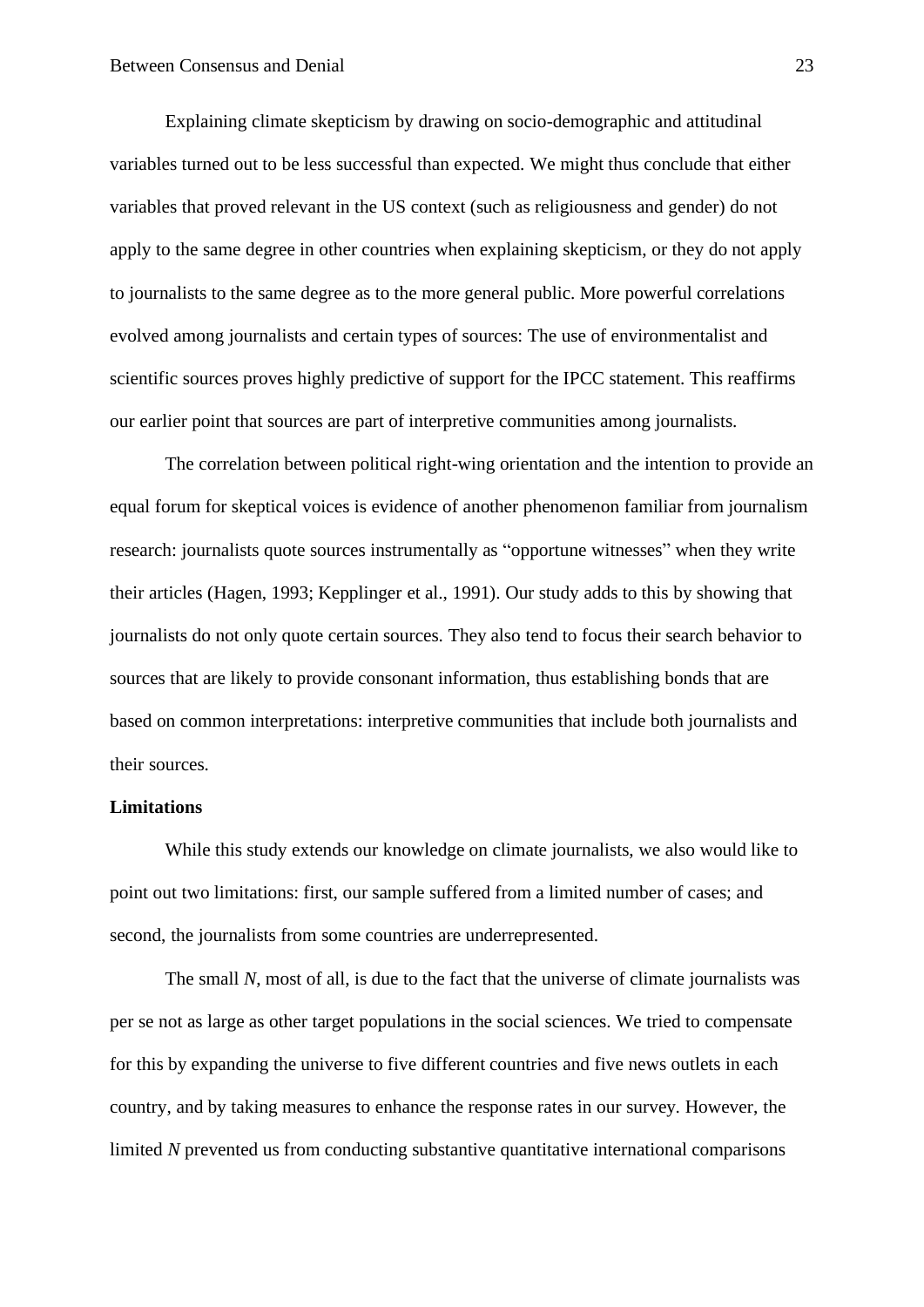among the five countries. This would have resulted in very small subgroups, especially because the UK and the US are underrepresented in our sample (see below). This problem also applied to the cluster analysis, albeit to a lesser degree because there were only three subgroups. Nevertheless, some practical differences between the clusters did not reach conventional levels of statistical significance probably due to limited case numbers. Finally, the limited number of cases was the main reason why we did not include the factors correlating with support for the IPCC statements and the handling of climate-change skeptics into a multivariate regression model. Due to missing values, the *N* would have dropped significantly below the number of 50, which is considered the minimum by many scholars (Hayes, 2005, p. 354). Therefore, we tested the factors' influence by means of bivariate correlations.

Second, our sample may not be completely representative of the target population. Both are highly congruent in terms of some descriptive variables (e.g. gender and number of articles). However, in the survey population, climate journalists from the UK and the US form larger groups than in our sample. Therefore the descriptive results of our study should be interpreted with caution. We cannot be sure that there is no hypothetical group of Anglo-Saxon *skeptical prolific writers* in reality, which we did not cover in our study. However, Elsasser and Dunlap (2013) have shown that even the most prolific conservative climateskeptic newspaper columnists in the US produce only moderate numbers of articles on climate change, which makes them fall into our group of occasional writers.

# **Outlook**

Finally, we would like to come back to the observed gap between public and scientific debates on climate change. This study shows that the journalist's convictions about climate change can hardly be seen as the cause of the divide between science and public opinion. Rather journalists writing on climate change clearly share at least the basic assumptions of the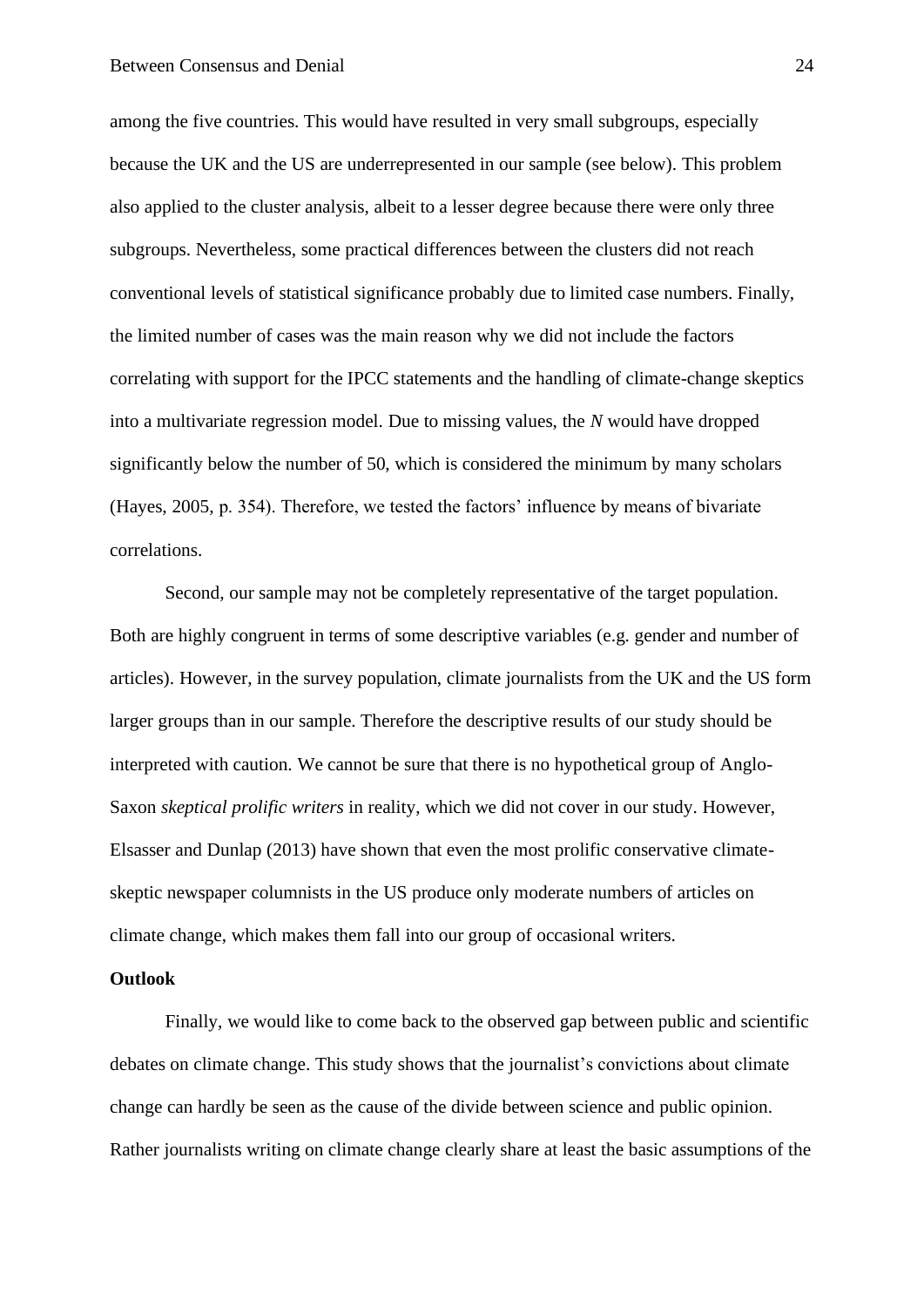IPCC consensus on climate change. Nevertheless, this survey provides three hints to why and how journalists may unwillingly contribute to the persistent or even growing alienation between the broader public and climate science.

First, journalists may have the intention to quote climate-change skeptics *and* assess them critically. Yet in practice, they often quote skeptics without critical assessment. Quoting skeptics provides conflict, an important news value. Yet, a critical assessment of skeptics bears the risk of being accused of bias. Consequently, science coverage sometimes lacks contextualization. A prime example of this are "unexplained flip-flops" (Stocking, 1999): one week a study finds that glaciers are melting less than expected, the next week another study finds that glaciers are melting more than expected. The audience is left with the impression of contradictory science. This allows skeptics to claim that anthropogenic climate change is a heavily contested hypothesis. Second, the emphasis among prolific writers on exposing the uncertainties of science may unwillingly result in a general distrust towards science among the audience. Third, the affirmative view of many occasional writers on climate change may ignore scientific uncertainties and caveats. In the case of scientific models that need to be readjusted, this may raise fundamental doubts about climate science in general.

Thus, this study adds to the understanding of a public debate where an elite interpretive community of scientists and journalists and a competing interpretive community of contrarians seem to drift apart further and further. Furthermore, journalists may sometimes unwillingly foster climate skepticism among the audiences. However, the hypotheses discussed above need to be subjected to future research that connects interviews among climate journalists to an analysis of their coverage in order to see whether their views of climate change are indeed reflected in their articles.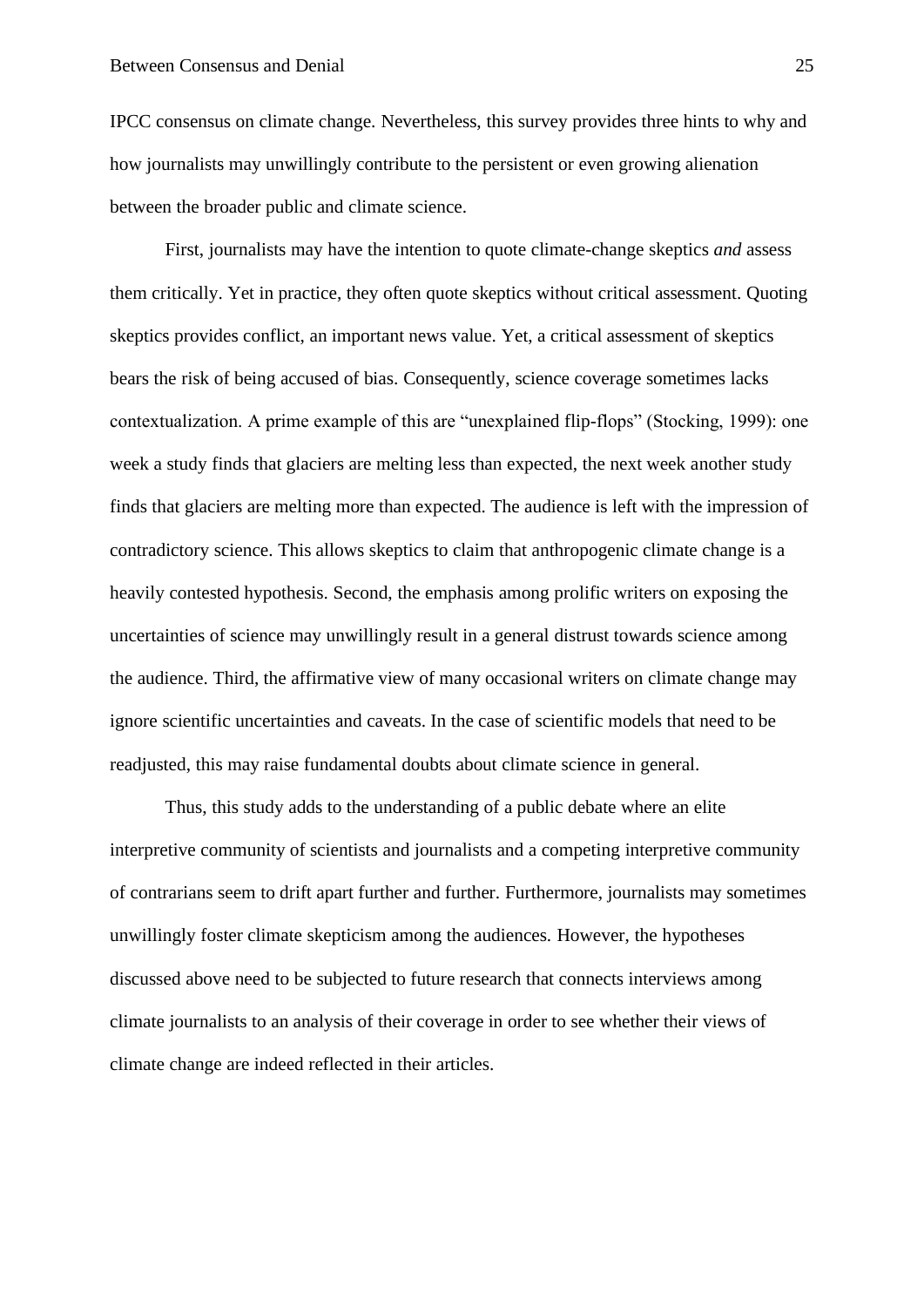#### **References**

- Adolphsen, M., & Lück, J. (2012). Non-routine interactions behind the scenes of a global media event: How journalists and political PR professionals coproduced the 2010 UN climate conference in Cancún. *Medien & Kommunikationswissenschaft (Special issue: "Grenzüberschreitende Medienkommunikation")*, 141–158
- Bennett, W. L. (1996). An introduction to journalism norms and representations of politics. *Political Communication*, *13*(4), 373–384. doi:10.1080/10584609.1996.9963126
- Berglez, P. (2011). Inside, outside, and beyond media logic: journalistic creativity in climate reporting. *Media, Culture & Society*, *33*(3), 449–465. DOI: 10.1177/0163443710394903
- Berkowitz, D., & TerKeurst, J. V. (1999). Community as interpretive community: rethinking the journalist-source relationship. *Journal of Communication*, *49*(3), 125–136. DOI: 10.1111/j.1460-2466.1999.tb02808.x
- Billett, S. (2010). Dividing climate change: Global warming in the Indian mass media. *Climatic Change*, *99*(1), 1–16. DOI: 10.1007/s10584-009-9605-3
- Boykoff, M. T. (2010). Indian media representations of climate change in a threatened journalistic ecosystem. *Climatic Change*, (99), 17–25. DOI: 10.1007/s10584-010- 9807-8
- Boykoff, M. T. (2013). Public enemy No. 1? Understanding media representations of outlier views on climate change. *American Behavioral Scientist, 57*(6), 796–817, DOI: 10.1177/0002764213476846
- Boykoff, M. T. & Boykoff, J. (2004). Balance as bias: Global warming and the US prestige press. *Global Environmental Change*, *14*(2), 125–136
- Boykoff, M. T. & Nacu-Schmidt, A. (2013). Media coverage of climate change/global warming. Retrieved from http://sciencepolicy.colorado.edu/media\_coverage/index.html
- Boykoff, M. T., & Smith, J. (2010). Media presentations of climate change. In C. Lever-Tracy (Ed.), *Routledge handbook of climate change and society* (pp. 210–218). New York: Routledge
- Breckenridge, J. N. (2000). Validating cluster analysis: Consistent replication and symmetry. *Multivariate Behavioral Research*, 35, 261–285
- Clark, D. (2011, 21. April). Which nations are most responsible for climate change? *Guardian*, Retrieved from http://www.theguardian.com/environment/2011/apr/21/ countries-responsible-climate-change
- Commission of the European Communities. (2011). *Special Eurobarometer 372*. Retrieved from http://ec.europa.eu/public\_opinion/index\_en.htm
- Commission of the European Communities. (2013). *Eurobarometer 79*. Retrieved from http://ec.europa.eu/public\_opinion/archives/eb/eb79/eb79\_en.htm
- Crouse, T. (1973). The boys on the bus. New York: Random House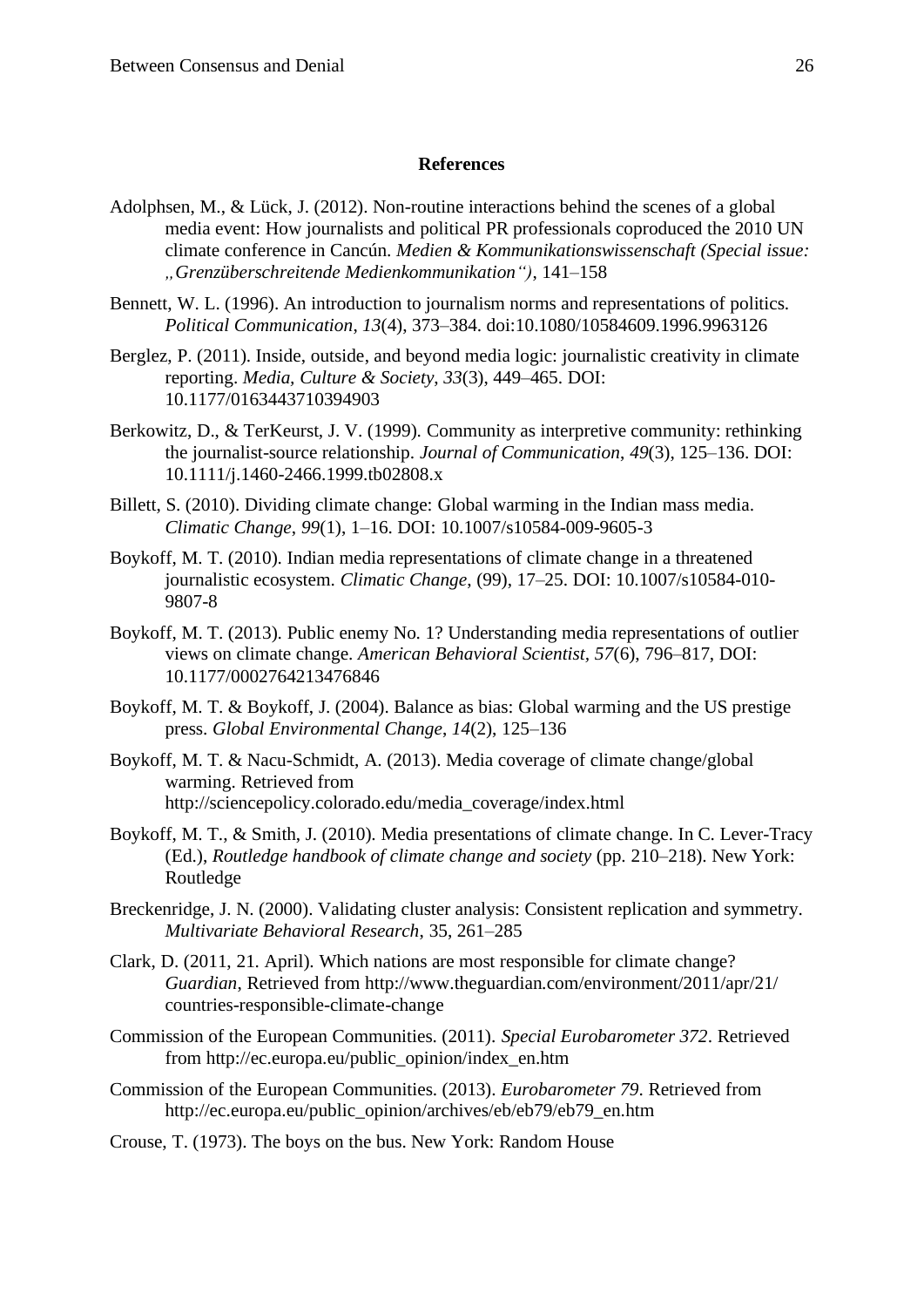- Detjen, J., Fico, F., Li, X., & Kim, Y. (2000). Changing work environment of environmental reporters. *Newspaper Research Journal*, *21*(1), 2–11
- Dunlap, R. E., & McCright, A. M. (2011). Organized climate change denial. In J. S. Dryzek, R. B. Norgaard, & D. Schlosberg (Eds.), *Oxford handbook of climate change and society* (pp. 144–160). Oxford: Oxford University Press
- Dunwoody, S. (1980). The science writing inner club: A communication link between science and the lay public. *Science, Technology, & Human Values*, *5*(30), 14–22. DOI: 10.2307/689304
- Elsasser, S. W., & Dunlap, R. E. (2013). Leading voices in the denier choir: Conservative columnists' dismissal of global warming and denigration of climate science. *American Behavioral Scientist*, *57*(6), 754–776. DOI: 10.1177/0002764212469800
- Engels, A., Hüther, O., Schäfer, M., & Held, H. (2013). Public climate-change skepticism, energy preferences and political participation. *Global Environmental Change.* DOI: 10.1016/j.gloenvcha.2013.05.008
- Fahy, D., & Nisbet, M. C. (2011). The science journalist online: Shifting roles and emerging practices. *Journalism, 12*(7), 778–793. DOI: 10.1177/1464884911412697
- Giannoulis, C., Botetzagias, I., & Skanavis, C. (2010). Newspaper reporters' priorities and beliefs about environmental journalism: An application of q-methodology. *Science Communication*, *32*(4), 425–466
- Grundmann, R., & Scott, M. (2012). Disputed climate science in the media: Do countries matter? *Public Understanding of Science.* DOI: 10.1177/0963662512467732
- Haas, P. M. (1992). Introduction: Epistemic communities and international policy coordination. *International Organization*, *46*(1), 1–36
- Hagen, L. M. (1993). Opportune witnesses: An analysis of balance in the selection of sources and arguments in the leading German newspapers' coverage of the census issue. *European Journal of Communication*, *8*(3), 317–343. DOI: 10.1177/0267323193008003004
- Hanitzsch, T., Hanusch, F., Mellado, C., Anikina, M., Berganza, R., Cangoz, I.,… (2011). Mapping journalism cultures across nations. *Journalism Studies*, *12*(3), 273–293
- Harbinson, R. (2006). *Whatever the weather: Media attitudes to reporting climate change.* London: Panos Institute Report
- Hayes, A. F. (2005). *Statistical methods for communication science.* Mahwah, NJ: Lawrence Erlbaum Associates
- Hoffman, A. J. (2011). The growing climate divide. *Nature Climate Change*, 1, 195–196. Retrieved from http://www.nature.com/natureclimatechange
- Ivanova, A., Schäfer, M. S., Schlichting, I., & Schmidt, A. (2013). Is there a medialization of climate science? Results from a survey of German climate scientists. *Science Communication.* DOI: 10.1177/1075547012475226
- Kahan, D. M., Braman, D., Gastil, J., Slovic, P., & Mertz, C. K. (2007). Culture and identityprotective cognition: Explaining the white-male effect in risk perception. *Journal of Empirical Legal Studies, 4*(3), 465–505. DOI:10.1111/j.1740-1461.2007.00097.x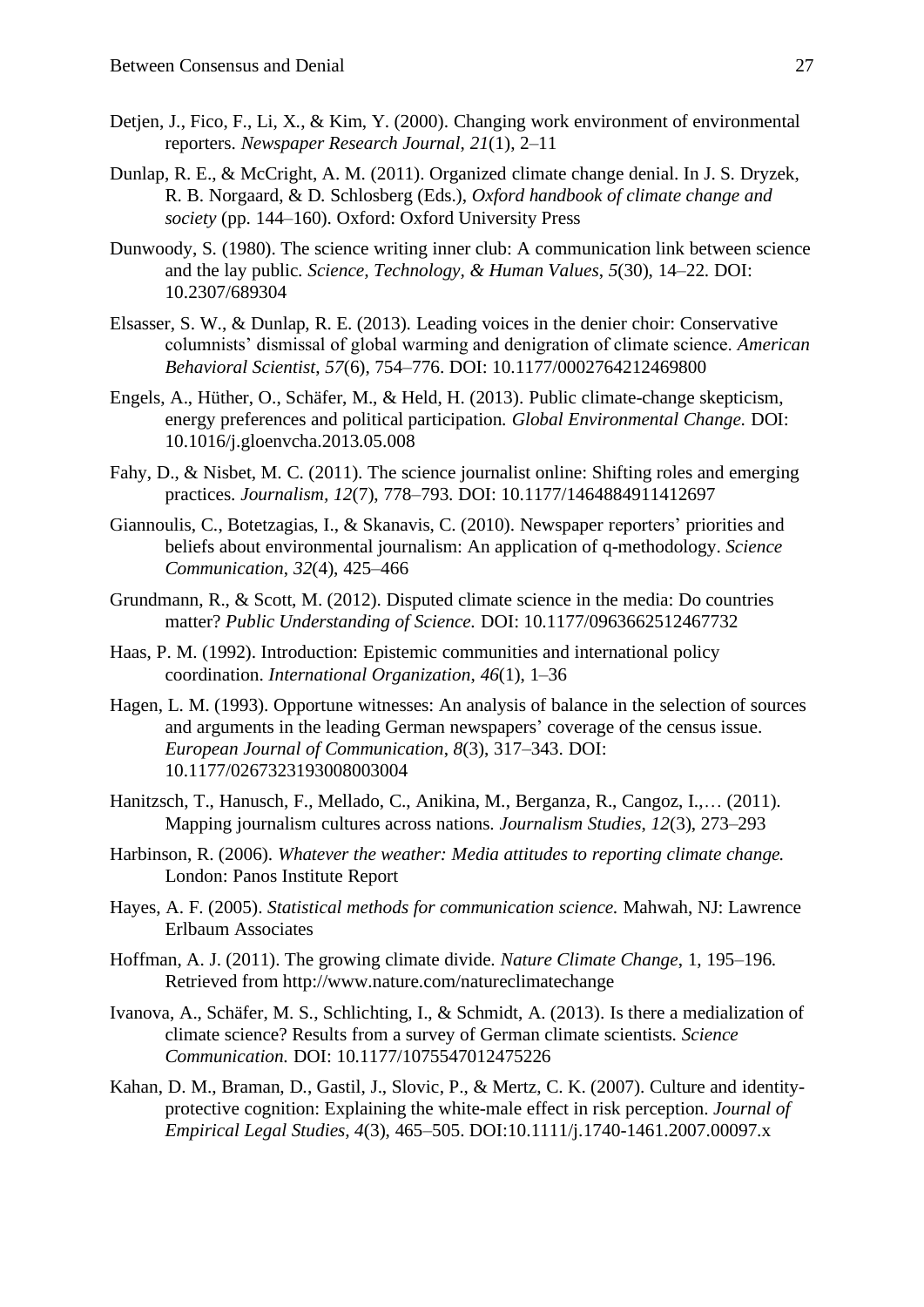- Kepplinger, H. M., Brosius, H.-B., & Staab, J. F. (1991). Instrumental actualization: A theory of mediated conflicts. *European Journal of Communication*, *6*(3), 263–290. DOI: 10.1177/0267323191006003002
- Leiserowitz, A. (2007). Communicating the risks of global warming: American risk perceptions, affective images and interpretive communities. In S. C. Moser & L. Dilling (Eds.), *Creating a climate for change: Communicating climate change and facilitating social change* (pp. 44–63). Cambridge: Cambridge University Press
- Leiserowitz, A. A., Maibach, E. W., Roser-Renouf, C., Smith, N., & Dawson, E. (2013). Climategate, public opinion, and the loss of trust. *American Behavioral Scientist*, *57*(6), 818–837. DOI: 10.1177/0002764212458272
- Maibach, E. W., Leiserowitz, A., Roser-Renouf, C., & Mertz, C. K. (2011). Identifying Like-Minded Audiences for Global Warming Public Engagement Campaigns: An Audience Segmentation Analysis and Tool Development. *PLoS ONE*, 6(3). doi:10.1371/journal.pone.0017571
- Maibach, E., Leiserowitz, A., Cobb, S., Shank, M., Cobb, K. M., & Gulledge, J. (2012). The legacy of climategate: Undermining or revitalizing climate science and policy? *Wiley Interdisciplinary Reviews: Climate Change*, *3*(3), 289–295. DOI: 10.1002/wcc.168
- Maillé, M.-È., Saint-Charles, J., & Lucotte, M. (2010). The gap between scientists and journalists: The case of mercury science in Québec's press. *Public Understanding of Science*, *19*(1), 70–79. DOI: 10.1177/0963662509102690
- McCluskey, M. (2008). Reporter beat and content differences in environmental stories. *Journalism & Mass Communication Quarterly*, *85*(1), 83–98
- Oreskes, N. (2004). Beyond the ivory tower: The Scientific consensus on climate change. *Science*, *306*, 1686
- Pan, Z., & Kosicki, G. (2003). Framing as a strategic action in public deliberation. In S. Reese, O. Gandy, & A. Grant (Eds.), *Framing public life* (pp. 35–65). Mahwah, NJ: Lawrence Erlbaum Associates
- Peters, H. P. (2013). Gap between science and media revisited: Scientists as public communicators. *Proceedings of the National Academy of Sciences*, *110*(Supplement 3), 14102–14109. DOI: 10.1073/pnas.1212745110
- Peters, H. P., Brossard, D., Cheveigné, S. de, Dunwoody, S., Kallfass, M., Miller, S., & Tsuchida, S. (2008). Science-media interface: It's time to reconsider. *Science Communication*, *30*(2), 266–276
- Peters, H. P., & Heinrichs, H. (2005). *Öffentliche Kommunikation über Klimawandel und Sturmflutrisiken: Bedeutungskonstruktion durch Experten, Journalisten und Bürger.* Jülich: Forschungszentrum Jülich
- Poortinga, W., Spence, A., Whitmarsh, L., Capstick, S., & Pidgeon, N. F. (2011). Uncertain climate: An investigation into public scepticism about anthropogenic climate change. *Global Environmental Change*, *21*(3), 1015–1024. DOI: 10.1016/j.gloenvcha.2011.03.00
- Przeworski, A., & Teune, H. (1982). *The logic of comparative social inquiry*. Malabar, FL: Krieger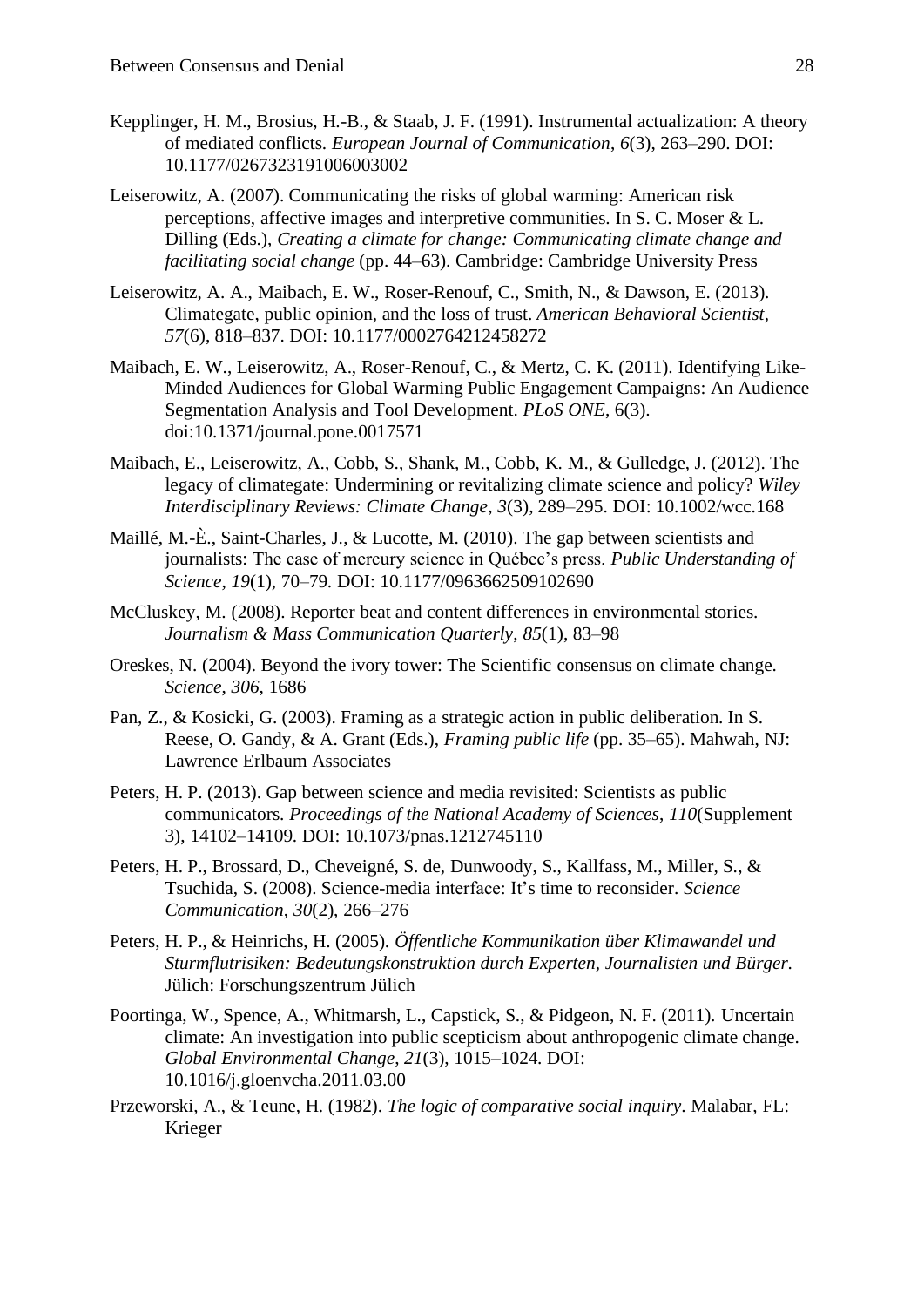- Rahmstorf, S. (2004). *The climate skeptics: In weather catastrophes and climate change - Is there still hope for us?* Retrieved from http://www.pikpotsdam.de/~stefan/Publications/
- Reinemann, C. (2004). Routine reliance revisited: Exploring media importance for German political journalists. *Journalism and Mass Communication Quarterly*, *81*(4), 838–856.
- Revkin, A. C. (2006). The daily planet: Why the media stumble over the environment. In D. Blum (Ed.), *A field guide for science writers* (2nd ed., pp. 222–228). Oxford: Oxford University Press
- Russel, C. (2010). Covering controversial science: Improving reporting on science and public policy. In D. Kennedy & G. Overholser (Eds.), *Science and the media* (pp. 13–43). Cambridge, MA: American Academy of Arts & Sciences
- Sachsman, D. B., Simon, J., & Myer Valenti, J. (2006). Regional issues, national norms: A four-region analysis of U.S. environment reporters. *Science Communication*, *28*(1), 93–121
- Sachsman, D. B., Simon, J., & Myer Valenti, J. (2010). *Environment reporters in the 21st century*. Piscataway, NJ: Transaction
- Schmidt, A., Ivanova, A., & Schäfer, M. S. (2013). Media attention for climate change around the world: A comparative analysis of newspaper coverage in 27 countries. *Global Environmental Change, 23*(5), 1233–1248. DOI: 10.1016/j.gloenvcha.2013.07.020
- Schneider, J. (2010). Making space for the "nuances of truth": Communication and uncertainty at an environmental journalists' workshop. *Science Communication*, *32*(2), 171–201
- Sigal, L. V. (1973). Reporters and officials: The organization and politics of newsmaking. Lexington, MA: D.C. Heath
- Smith, N. & Leiserowitz, A. (2013). American evangelicals and global warming. *Global Environmental Change.* DOI: 10.1016/j.gloenvcha.2013.04.001
- Stocking, H. S., & Holstein, L. W. (2009). Manufacturing doubt: journalists' roles and the construction of ignorance in a scientific controversy. *Public Understanding of Science*, *18*, 23–42
- Sundblad, E.-L., Biel, A., & Gärling, T. (2009). Knowledge and confidence in knowledge about climate change among experts, journalists, politicians, and laypersons. *Environment and Behavior*, *41*(2), 281–302. DOI: 10.1177/0013916508314998
- Weingart, P., Engels, A., & Pansegrau, P. (2000). Risks of communication: Discourses on climate change in science, politics, and the mass media. *Public Understanding of Science*, *9*(3), 261–283. DOI: 10.1088/0963-6625/9/3/304
- Wilson, K. M. (2000). Drought, debate, and uncertainty: measuring reporters' knowledge and ignorance about climate change. *Public Understanding of Science*, *9*, 1–13
- Zelizer, B. (1993). Journalists as interpretive communities. *Critical Studies in Mass Communication*, *10*(3), 219–237
- Zelizer, B. (2010). Journalists as interpretive communities revisited. In S. Allan (Ed.), *The Routledge companion to journalism and the news (pp. 181–190). New York:* Routledge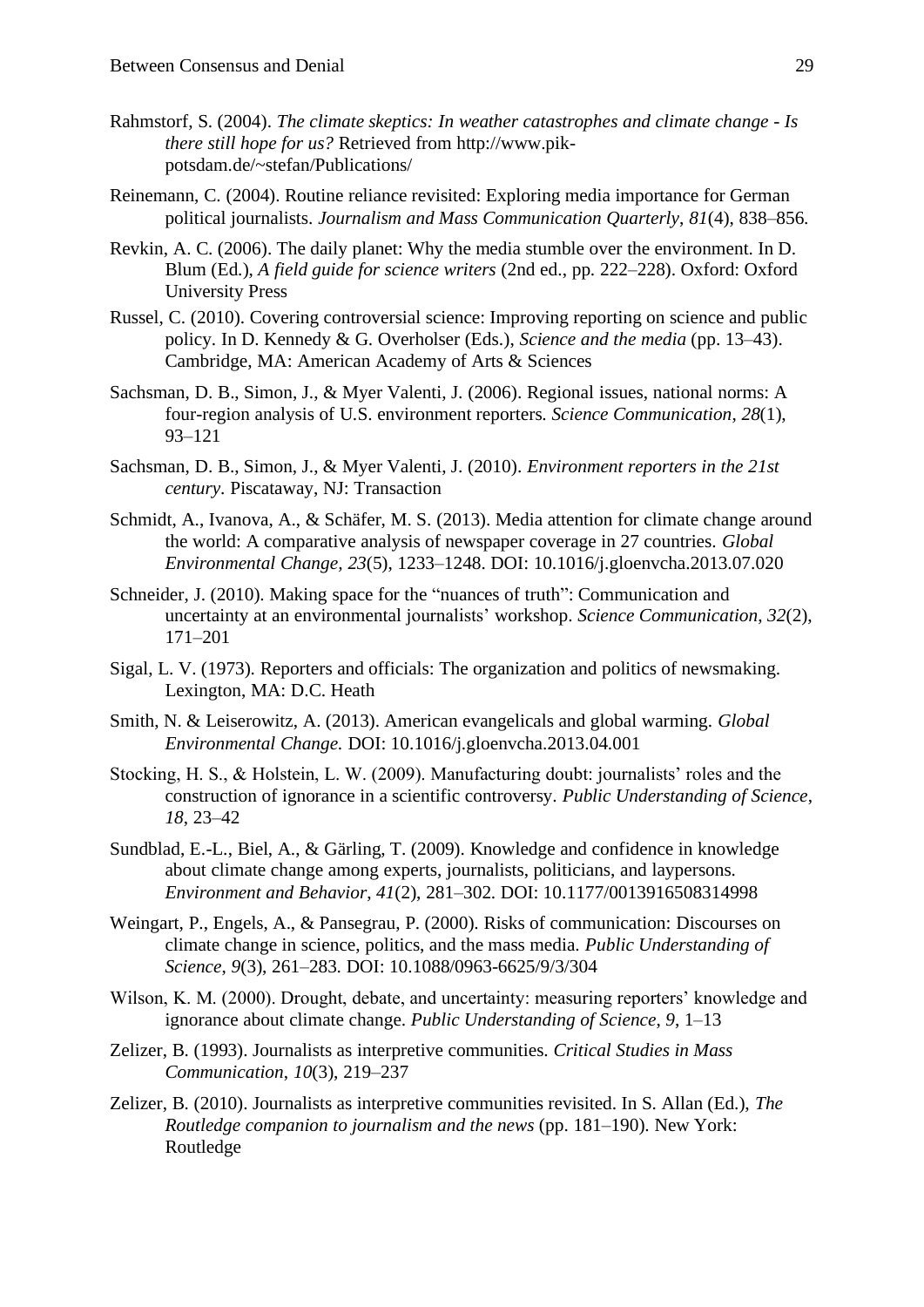#### **Tables**

| <b>News Outlet</b>                 | Country                     |                         |                             |                                         |                        |       |  |  |  |
|------------------------------------|-----------------------------|-------------------------|-----------------------------|-----------------------------------------|------------------------|-------|--|--|--|
|                                    | CН                          | DE                      | IN                          | UK                                      | US                     | Total |  |  |  |
| Upmarket                           | NZZ                         | FAZ                     | <b>Hindustan Times</b>      | Daily Telegraph                         | WSJ                    | 11    |  |  |  |
| newspaper                          | Tages-Anzeiger              | SZ                      | <b>Indian Express</b>       | Guardian                                | <b>NYT</b>             | 24    |  |  |  |
| Midmarket<br>newspaper             | <b>Blick</b>                | <b>BILD</b>             | MidDay <sup>d</sup>         | The Sun                                 | <b>USA Today</b>       | 3     |  |  |  |
| Regional<br>newspaper <sup>a</sup> | Berner Zeitung <sup>c</sup> | <b>Berliner</b> Zeitung | The Hindu                   | Manchester<br>Evening News <sup>c</sup> | <b>LA</b> Times        | 10    |  |  |  |
| Online<br>player <sup>b</sup>      | News.ch                     | Spiegel Online          | Times of India <sup>e</sup> | <b>BBC</b> News                         | <b>Huffington Post</b> | 16    |  |  |  |
| Total                              | 12                          | 18                      | 13                          | 7                                       | 14                     | 64    |  |  |  |
|                                    |                             |                         |                             |                                         |                        |       |  |  |  |

|  |  | Table 1: Sampling by Countries and News Outlets |  |  |
|--|--|-------------------------------------------------|--|--|
|--|--|-------------------------------------------------|--|--|

*Note*: <sup>a</sup>The regional newspaper should come from another metropolitan area than the other papers; <sup>b</sup>The online player should have a certain degree of financial and editorial independence from its parent news outlet; <sup>c</sup>Only one author could be identified; <sup>d</sup>No authors could be identified; most other Indian midmarket newspapers are written in Hindi languages and could not be analyzed; <sup>e</sup>Times of India is mainly a quality newspaper but also a relevant online player

|                                   | Sample                 |                                                                       |                | <b>Survey Population</b> |           |         |  |
|-----------------------------------|------------------------|-----------------------------------------------------------------------|----------------|--------------------------|-----------|---------|--|
| Item                              | $\boldsymbol{M}$       | SD                                                                    | $\overline{N}$ | M                        | SD        | N       |  |
| Age                               | 43                     | 10.8                                                                  | 59             |                          | N/A       |         |  |
| Published articles b              | 13.9                   | 15.0                                                                  | 64             | 12.0                     | 12.5      | 170     |  |
| Years of experience               | 8.4                    | 7.6                                                                   | 61             |                          | N/A       |         |  |
|                                   |                        |                                                                       |                |                          |           |         |  |
|                                   | Most frequent category | $\boldsymbol{N}$<br>Most frequent category<br>(25%)<br>1. Environment |                |                          |           | $\it N$ |  |
|                                   | 1. Science             |                                                                       |                |                          | (26%)     |         |  |
| Beat                              | 2. Environment         | (17%)                                                                 | 61             | 2. Science               | (24%)     | 170     |  |
|                                   | 3. General             | (9%)                                                                  |                | 3. General               | (17%)     |         |  |
| Employment <sup>a</sup>           | Full-time              | (72%)                                                                 | 61             | N/A                      |           |         |  |
| Gender <sup>a</sup>               | Male                   | (72%)                                                                 | 64             | Male                     | $(71 \%)$ | 170     |  |
|                                   | 1. DE                  | (28%)                                                                 |                | 1. US                    | (29%)     |         |  |
|                                   | 2. US                  | (22%)                                                                 |                | 2. GB                    | (22%)     |         |  |
| Nationality                       | 3. IN                  | $(20\%)$                                                              | 64             | 3. DE                    | $(21 \%)$ | 170     |  |
|                                   | 4. CH                  | (19%)                                                                 |                | 4. IN                    | (18%)     |         |  |
|                                   | 5. GB                  | $(11 \%)$                                                             |                | 5. CH                    | $(11 \%)$ |         |  |
| Print/online edition <sup>a</sup> | <b>Both</b>            | (36%)                                                                 | 54             | N/A                      |           |         |  |
| University degree <sup>a</sup>    | <b>MA</b>              | (56%)                                                                 | 64             | N/A                      |           |         |  |

Table 2: Sample of Climate Journalists and Comparison to Survey Population

*Note:* <sup>a</sup> For the marked categorical variables the mode is displayed; <sup>b</sup> The number of articles refers to the one-and-a-half-year period of investigation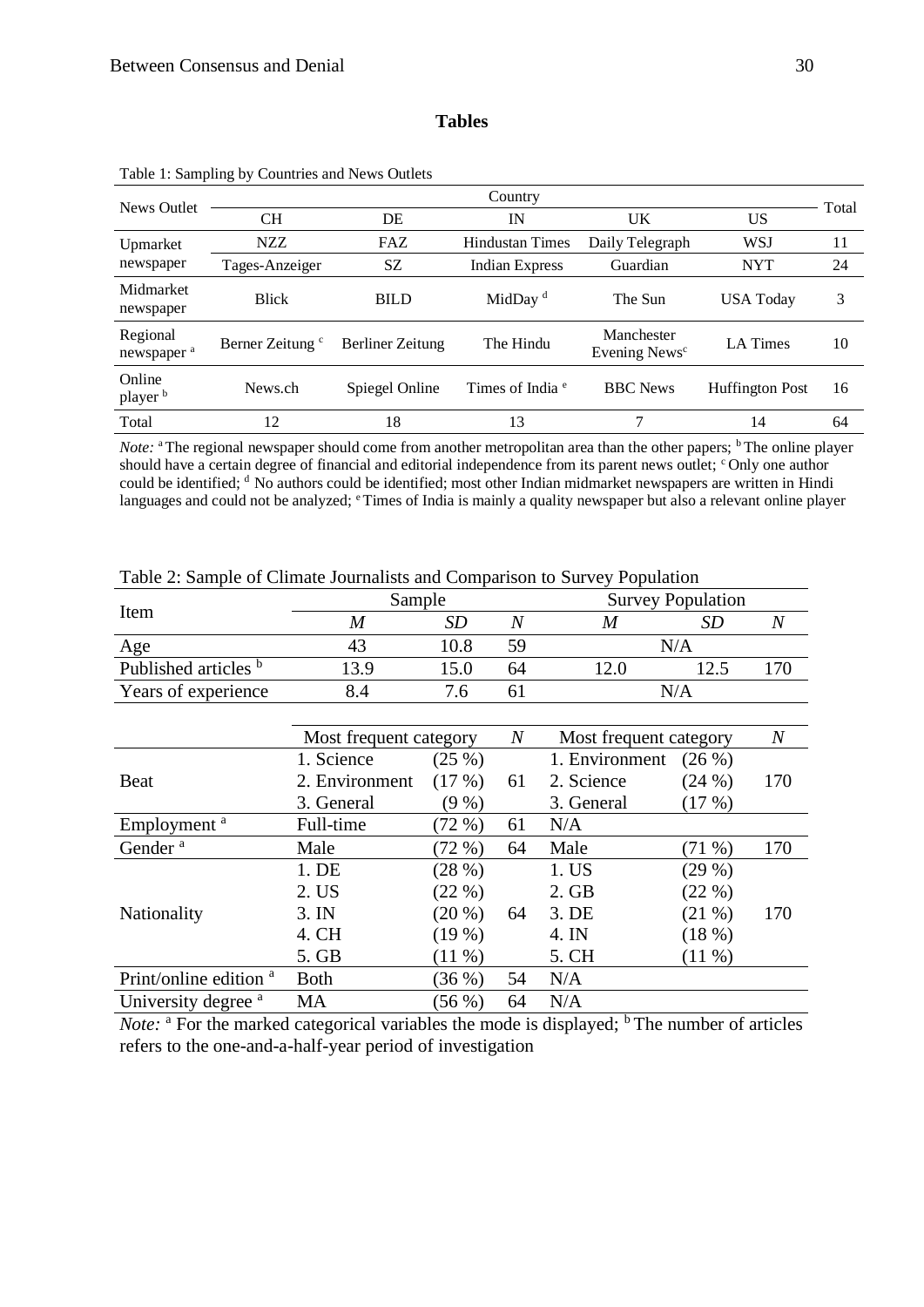| <b>IPCC</b> Statement         | M   |     | N  |                             | Min Max | "Scientifically well-founded"<br>(values $\geq$ 4) |
|-------------------------------|-----|-----|----|-----------------------------|---------|----------------------------------------------------|
| Global warming                | 4.7 | 0.9 | 64 |                             |         | 92 %                                               |
| <b>Emission</b> reduction     | 4.5 | 0.9 | 64 |                             |         | 88 %                                               |
| Anthropogenity                | 4.5 | 0.8 | 64 |                             |         | 88 %                                               |
| Major problems                | 4.4 | 0.8 | 64 | $\mathcal{D}_{\mathcal{L}}$ | 5       | 91 %                                               |
| <b>IPCC</b> affirmation index |     |     |    |                             | 5.0     | 88 %                                               |

# Table 3: IPCC Affirmation

*Note:* Mean values range from  $1$  (= scientifically untenable) to  $5$  (= scientifically wellfounded); Cronbach's  $\alpha$  for the four items of the index = .67

# Table 4: Skeptics Assessment

| Item                                        | M SD N Min Max |  | "I agree"<br>$\text{(values} \geq 4)$ |
|---------------------------------------------|----------------|--|---------------------------------------|
| Important alternative viewpoints 2.1 1.2 63 |                |  | 14 %                                  |
| Scientifically proven                       | 2.0 1.2 62     |  | $15\%$                                |

*Note:* Mean values range from  $1 (= I$  do not agree at all) to  $5 (= I$  fully agree)

# Table 5: Skeptics Handling

| Item                | $M$ SD $N$ Min Max |  | "I agree"<br>$\text{(values} \geq 4)$ |
|---------------------|--------------------|--|---------------------------------------|
| Critical assessment | 4.0 1.3 64 1 5     |  | 69 %                                  |
| No exclusion        | 3.8 1.3 63 1       |  | 60 %                                  |
| Equal treatment     | 2.7 1.5 62         |  | 34 %                                  |

*Note:* Mean values range from  $1 (= I$  do not agree at all) to  $5 (= I$  fully agree)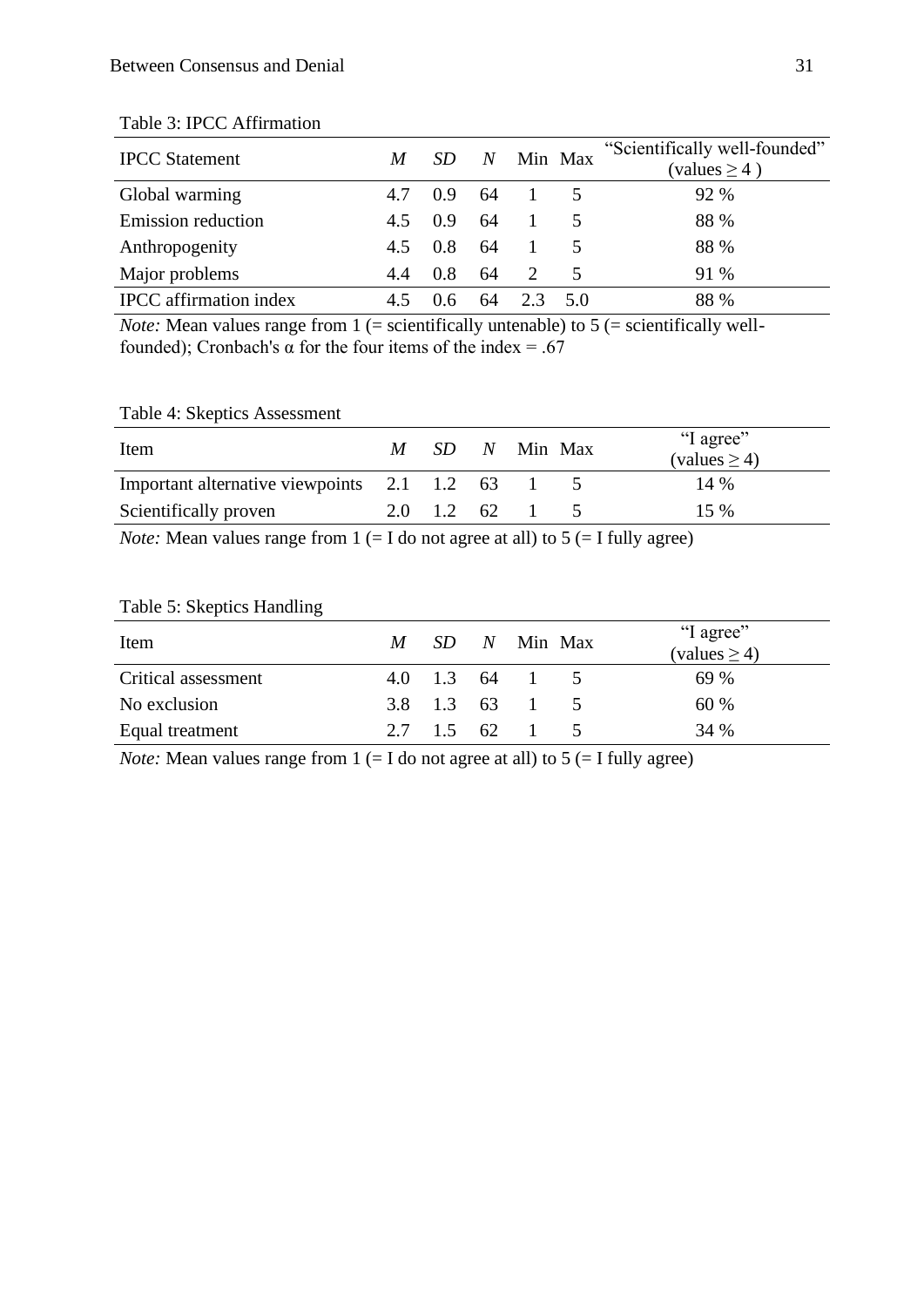| <b>Agglomeration Stage</b> | Number of Clusters | Sum of Squared   | Change in Sum of          |  |
|----------------------------|--------------------|------------------|---------------------------|--|
|                            |                    | <b>Distances</b> | Squares ( $\triangle$ SS) |  |
| $\cdots$                   | $\cdots$           | $\cdots$         | $\cdots$                  |  |
| 54                         | 10                 | 6.8              | 1.2                       |  |
| 55                         | 9                  | 8.2              | 1.4                       |  |
| 56                         | 8                  | 9.7              | 1.5                       |  |
| 57                         | 7                  | 11.4             | 1.7                       |  |
| 58                         | 6                  | 14.4             | 3.0                       |  |
| 59                         | 5                  | 19.3             | 4.9                       |  |
| 60                         | 4                  | 24.6             | 5.3                       |  |
| 61                         | 3                  | 33.0             | 8.4                       |  |
| 62                         | $\overline{2}$     | 72.1             | 39.1                      |  |
| 63                         |                    | 126.0            | 53.9                      |  |

Table 6: Increase of Heterogeneity by Agglomeration of Clusters

*Note:* While agglomerating  $N > 3$  clusters results in small changes of heterogeneity ( $\Delta SS \leq$ 8.4), merging cluster 2 and 3 increases heterogeneity significantly more (Δ *SS* = 39.1).

|                               | Climate Journalist Cluster |     |                           |                    |     |                  |                  |                  |    |           |
|-------------------------------|----------------------------|-----|---------------------------|--------------------|-----|------------------|------------------|------------------|----|-----------|
| Item                          | Affirmative                |     |                           | Skeptical          |     | Prolific Writers |                  | $\boldsymbol{F}$ |    |           |
|                               | <b>Occasional Writers</b>  |     | <b>Occasional Writers</b> |                    |     |                  |                  |                  |    |           |
|                               | M                          | SD  | N                         | M                  | SD  | N                | M                | SD               | N  |           |
| Cluster variables             |                            |     |                           |                    |     |                  |                  |                  |    |           |
| Number of articles            | 6.3 <sup>a</sup>           | 3.7 | 37                        | 5.8 <sup>a</sup>   | 6.2 | 11               | $37.2^{b}$       | 8.5              | 16 | 180.1***  |
| <b>IPCC</b> affirmation index | 4.8 <sup>a</sup>           | 0.3 | 37                        | $3.5^{b}$          | 0.6 | 11               | $4.5^\circ$      | 0.4              | 16 | $50.0***$ |
| Skeptics assessment           |                            |     |                           |                    |     |                  |                  |                  |    |           |
| Scientifically proven         | 2.2 <sup>a</sup>           | 1.3 | 35                        | 2.1 <sup>ab</sup>  | 1.3 | 11               | $1.4^{b}$        | 0.5              | 16 | $2.4^{+}$ |
| Skeptics handling             |                            |     |                           |                    |     |                  |                  |                  |    |           |
| Equal treatment               | 2.7 <sup>ab</sup>          | 1.6 | 36                        | $3.5^{\mathrm{a}}$ | 1.4 | 11               | $2.1^{b}$        | 1.2              | 15 | $2.7^{+}$ |
| <i>Journalistic roles</i>     |                            |     |                           |                    |     |                  |                  |                  |    |           |
| Analysis/interpretation       | $4.4^{ab}$                 | 1.0 | 33                        | 3.9 <sup>a</sup>   | 0.7 | 10               | 4.7 <sup>b</sup> | 0.6              | 16 | $2.7^{+}$ |
| Investigation/criticism       | $4.3^{\rm a}$              | 1.0 | 33                        | 3.9 <sup>ab</sup>  | 1.4 | 10               | 4.8 <sup>b</sup> | 0.4              | 14 | $2.7^{+}$ |
| <i>Sources</i>                |                            |     |                           |                    |     |                  |                  |                  |    |           |
| Scientific sources            | 4.6 <sup>ab</sup>          | 0.6 | 35                        | 4.1 <sup>a</sup>   | 0.8 | 10               | 4.7 <sup>b</sup> | 0.7              | 15 | $3.1^{+}$ |
| Caveat                        |                            |     |                           |                    |     |                  |                  |                  |    |           |
| Uncertainty                   | 3.2 <sup>a</sup>           | 1.2 | 35                        | 3.9 <sup>b</sup>   | 0.7 | 11               | $4.1^{b}$        | 0.9              | 16 | $4.8**$   |

Table 7: Comparison of Climate Journalist Clusters

*Note:* Mean values range from 1 to 5; marked *F*-values are (or tend to be) statistically significant  $({^+\!p} < .1, {^*\!p} < .05, {^*\!*p} < .01, {^*\!**p} < .01)$ ; mean values in the same row marked with different letters are (or tend to be) significantly different (Hochberg, Games-Howell,  $p < .1$ )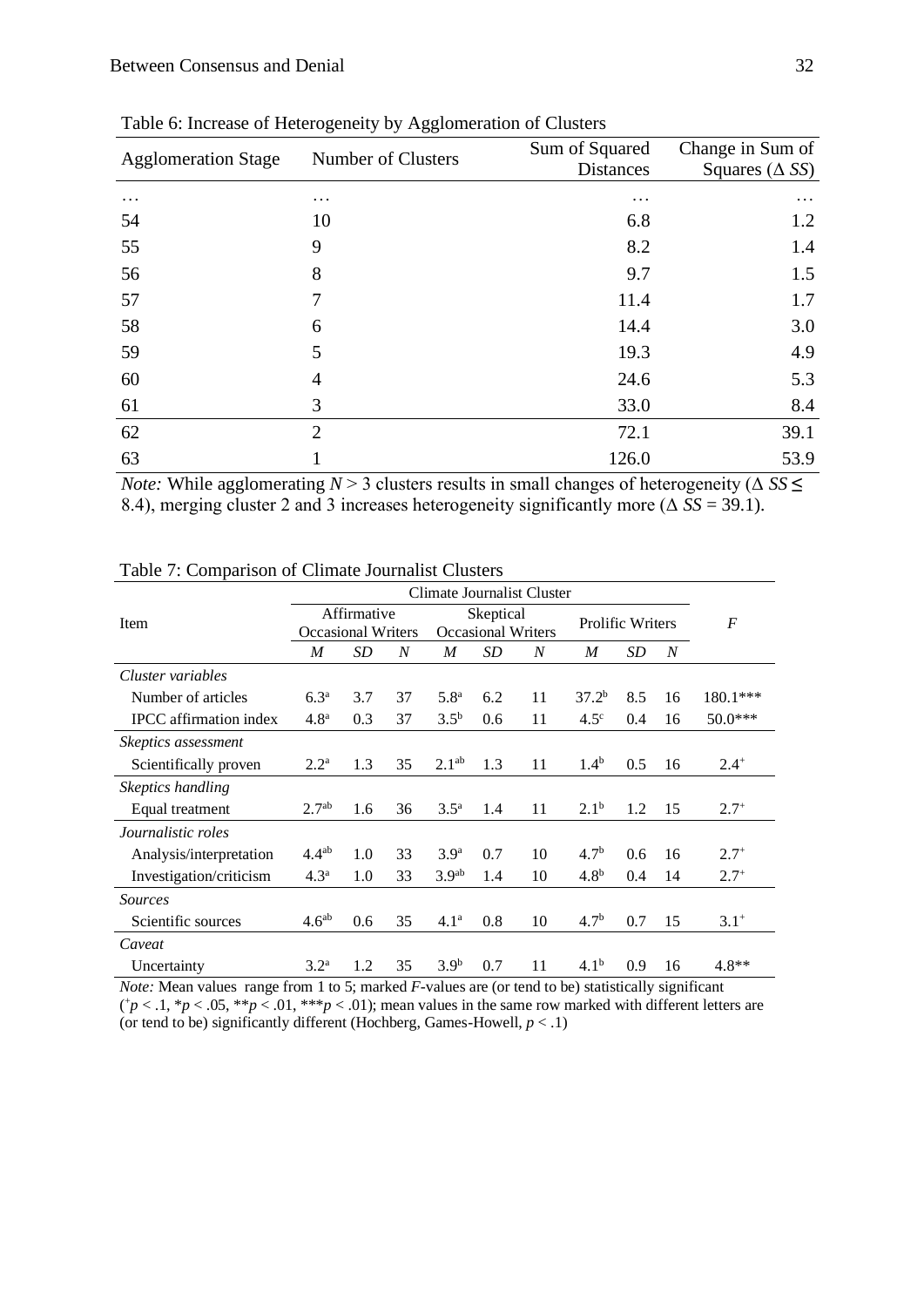| I dole of Divalian Conciditors to II CC Antihination and Equal Heatment of SKepties |                                    |             |                  |                        |                  |
|-------------------------------------------------------------------------------------|------------------------------------|-------------|------------------|------------------------|------------------|
|                                                                                     |                                    | <b>IPCC</b> |                  | <b>Equal Treatment</b> |                  |
| Category                                                                            | Item                               | Affirmation |                  | of Skeptics            |                  |
|                                                                                     |                                    | r           | $\boldsymbol{N}$ | r                      | $\boldsymbol{N}$ |
|                                                                                     | Age                                | .11         | 59               | $-14$                  | 57               |
| Demographics                                                                        | Gender (female)                    | .06         | 62               | .05                    | 60               |
|                                                                                     | Ecological awareness               | $.22^{+}$   | 59               | $.22^{+}$              | 59               |
| Personal attitudes                                                                  | Political orientation (right-wing) | $-.20$      | 51               | $.38**$                | 51               |
|                                                                                     | Religiousness                      | $-19$       | 58               | .20                    | 57               |
| <b>IPCC</b> affirmation                                                             | <b>IPCC</b> affirmation index      |             |                  | $-.22^{+}$             | 62               |
| Skeptics assessment                                                                 | Important alternative viewpoints   | $-.25+$     | 63               | $.42**$                | 62               |
|                                                                                     | Scientifically proven              | .06         | 62               | .16                    | 61               |
|                                                                                     | Investigation/criticism            | $.24^{+}$   | 57               | .12                    | 56               |
| Journalistic roles                                                                  | Analysis/interpretation            | $.30*$      | 59               | $-.12$                 | 58               |
|                                                                                     | Advocacy/partisanship              | $-.04$      | 59               | $.10\,$                | 58               |
| Working profile                                                                     | Specialization                     | .17         | 58               | $-.29*$                | 56               |
|                                                                                     | Environmentalists                  | $.36**$     | 62               | .17                    | 58               |
|                                                                                     | Scientific sources                 | $.29*$      | 60               | $-.26*$                | 58               |
| Sources                                                                             | Mass media                         | $.23^{+}$   | 62               | .04                    | 58               |
|                                                                                     | Companies                          | .13         | 60               | $.10\,$                | 58               |
|                                                                                     | Weblogs                            | .19         | 59               | .15                    | 57               |
|                                                                                     |                                    |             |                  |                        |                  |

Table 8: Bivariate Correlations to IPCC Affirmation and Equal Treatment of Skeptics

*Note:* Marked values are (or tend to be) statistically significant ( $p < 1$ ,  $p < 0.05$ ,  $p < 0.01$ )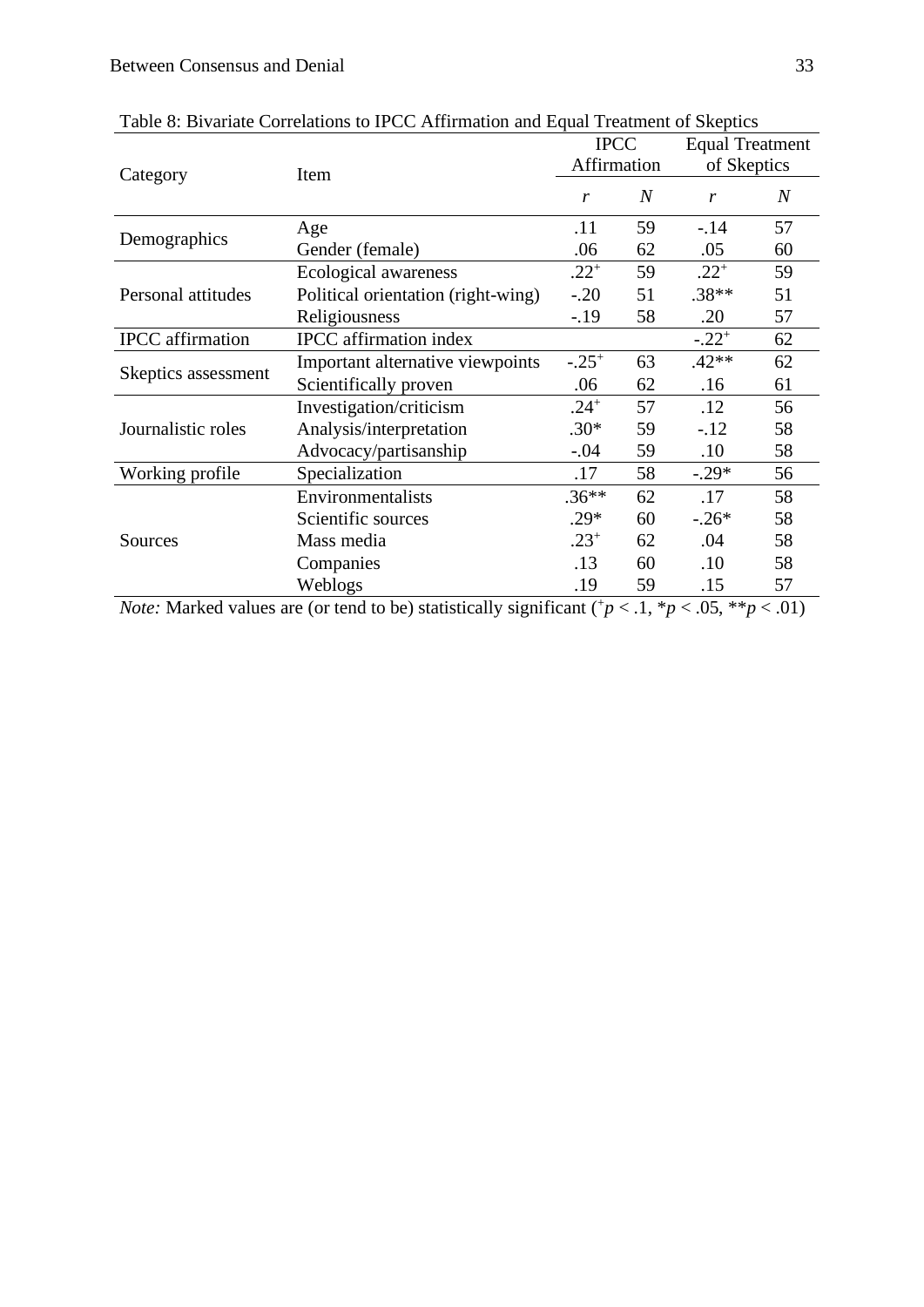## **Figures**





*Note:* IPCC affirmation index values range from 1 (= scientifically untenable) to 5 (= scientifically well-founded); the number of articles refers to the one-and-a-half-year period of investigation; AOW = Affirmative Occasional Writers; PW = Prolific Writers; SOW = Skeptical Occasional Writers